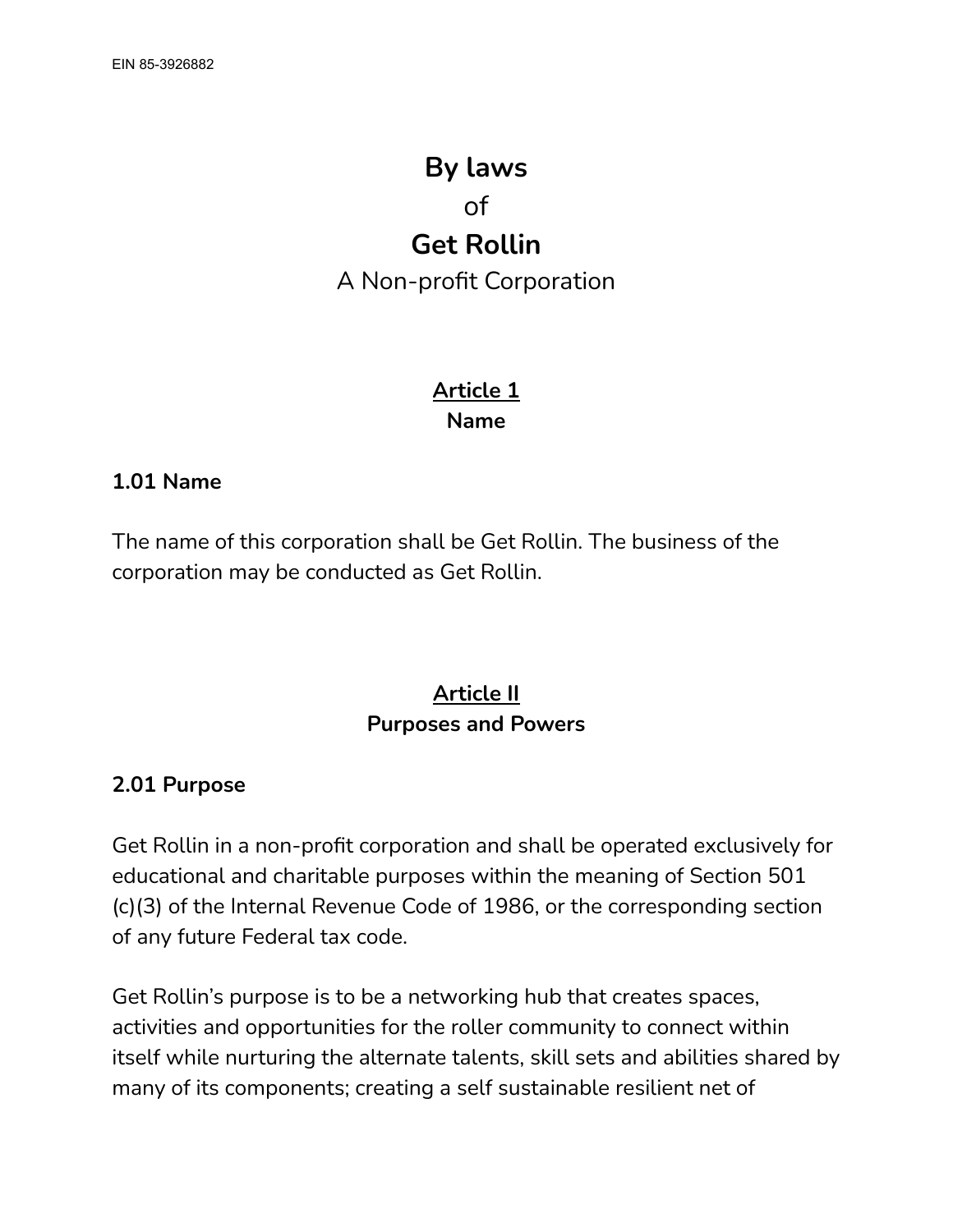resources that cultivates its culture as it allows it to engage more openly with other communities.

### **2.02 Powers**

The corporation shall have the power, directly or indirectly, alone or in conjunction or cooperation with others, to do any and all lawful acts which may be necessary or convenient to affect the charitable purposes, for which the corporation is organized, and to aid or assist other organizations or persons whose activities further accomplish, foster, or attain such purposes. The powers of the corporation may include, but not be limited to, the acceptance of contributions from the public and private sectors, whether financial or in-kind contributions.

### **2.03 Nonprofit Status and Exempt Activities Limitation.**

- (a)**Nonprofit Legal Status.** Get Rollin is a Texas non-profit public benefit corporation, recognized as tax exempt under Section 501(c(3) of the United States Internal Revenue Code.
- (b) **Exempt Activities Limitation.** Notwithstanding any other provision of these Bylaws, no director, officer, employee, member, or representative of this corporation shall take any action or carry on any activity by or on behalf of the corporation not permitted to be taken or carried on by an organization exempt under Section 501(c)(3) of the Internal Revenue Code as it now exists or may be amended, or by any organization contributions to which are deductible under Section 170(c)(2) of such Code and Regulations as it now exists or may be amended. No part of the net earnings of the corporation shall inure to the benefit or be distributable to any director, officer, member, or other private person, except that the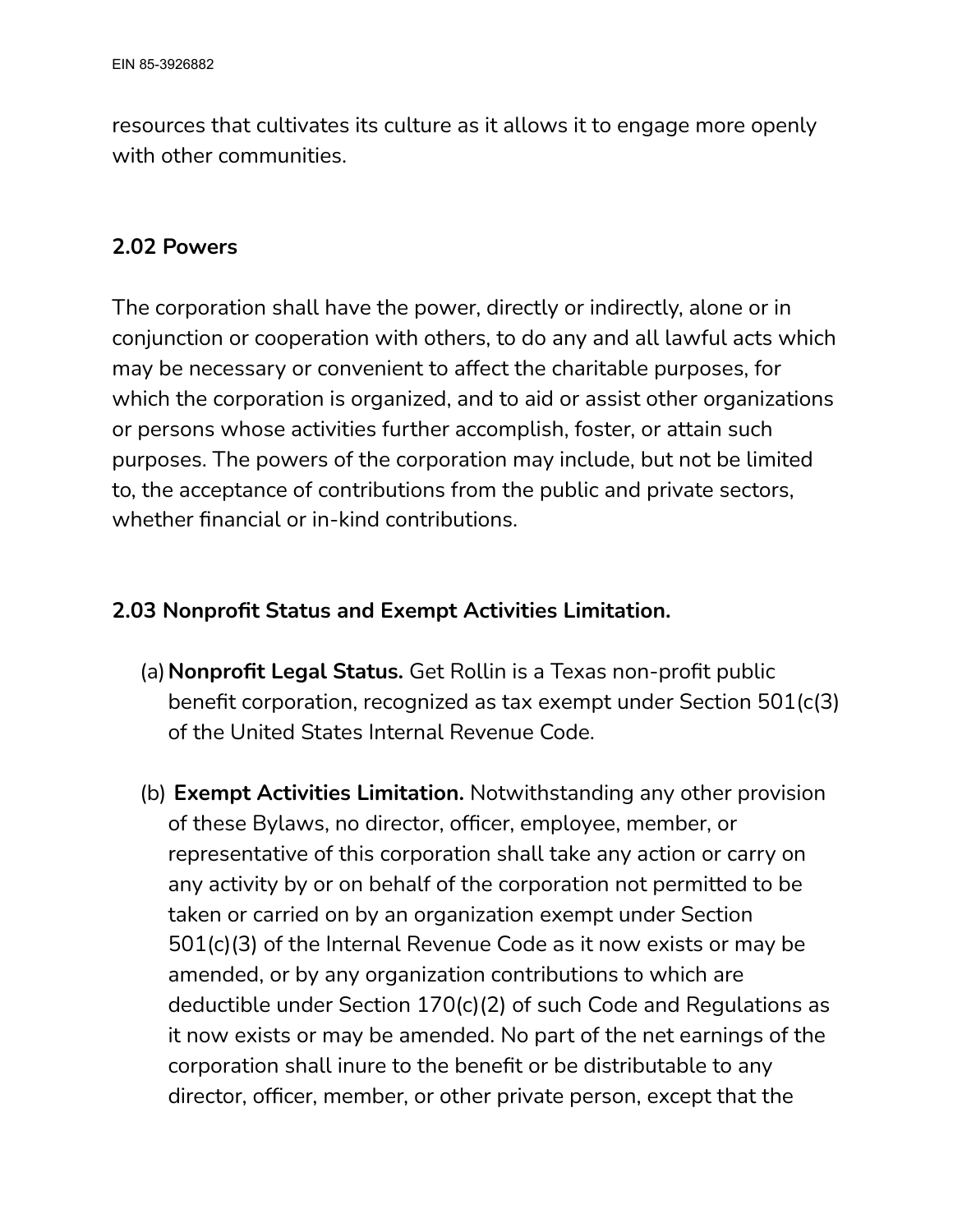corporation shall be authorized and empowered to pay reasonable compensation for services rendered and to make payments and distributions in furtherance of the purposes set forth in the Articles of Incorporation and these Bylaws.

(c) **Distribution Upon Dissolution.** Upon termination or dissolution of Get Rollin, any assets lawfully available for distribution shall be distributed to one (1) or more qualifying organizations described in Section 501(c)(3) of the 1986 Internal Revenue Code (or described in any corresponding provision of any successor statute) which organization or organizations have a charitable purpose which, at least generally, includes a purpose similar to the terminating or dissolving corporation.

The organization to receive the assets of Get Rollin hereunder shall be selected in the discretion of a majority of the managing body of the corporation, and if its members cannot so agree, then the recipient organization shall be selected pursuant to a verified petition in equity filed in a court of proper jurisdiction against Get Rollin, by one (1) or more of its managing body which verified petition shall contain such statements as reasonably indicate the applicability of this section. The court upon a finding that this section is applicable shall select the qualifying organization or organizations to receive the assets to be distributed, giving preference if practicable to organizations located within the State of Texas.

In the event that the court shall find that this section is applicable but that there is no qualifying organization known to it which has a charitable purpose, which, at least generally, includes a purpose similar to Get Rollin, then the court shall direct the distribution of its assets lawfully available for distribution to the Treasurer of the State of Texas to be added to the general fund.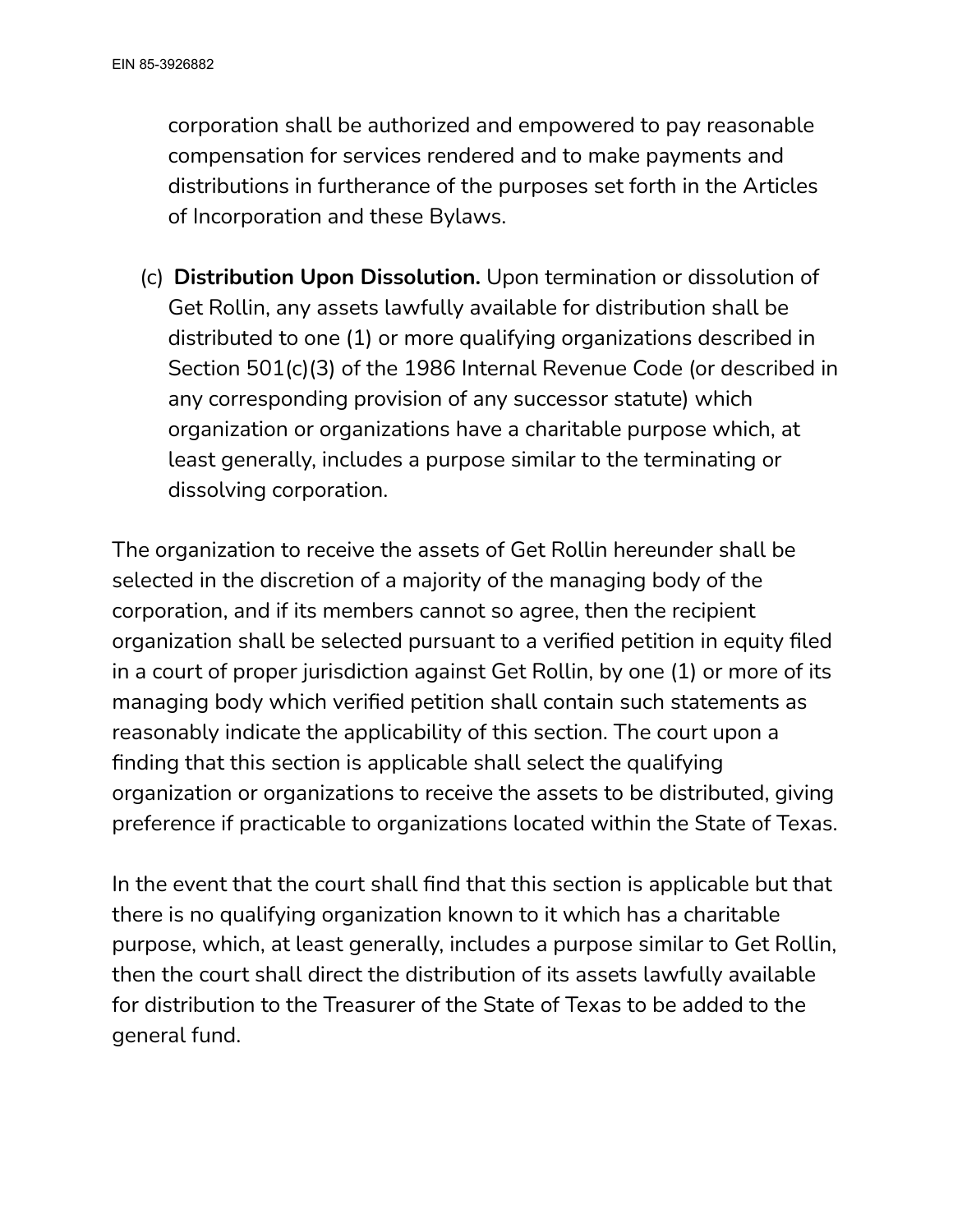## **Article III Membership**

#### **3.01 No Membership Classes**

The corporation shall have no members who have any right to vote or title or interest in or to the corporation, its properties and franchises.

#### **3.02 Non-Voting Affiliates**

The board of directors may approve classes of non-voting affiliates with rights, privileges, and obligations established by the board. Affiliates may be individuals, businesses, and other organizations that seek to support the mission of the corporation. The board, a designated committee of the board, or any duly elected officer in accordance with board policy, shall have authority to admit any individual or organization as an affiliate, to recognize representatives of affiliates, and to make determinations as to affiliates' rights, privileges, and obligations. At no time shall affiliate information be shared with or sold to other organizations or groups without the affiliate's consent. At the discretion of the board of directors, affiliates may be given endorsement, recognition and media coverage at fundraising activities, clinics, other events or at the corporation website. Affiliates have no voting rights, and are not members of the corporation.

#### **3.03 Dues**

Any dues for affiliates shall be determined by the board of directors.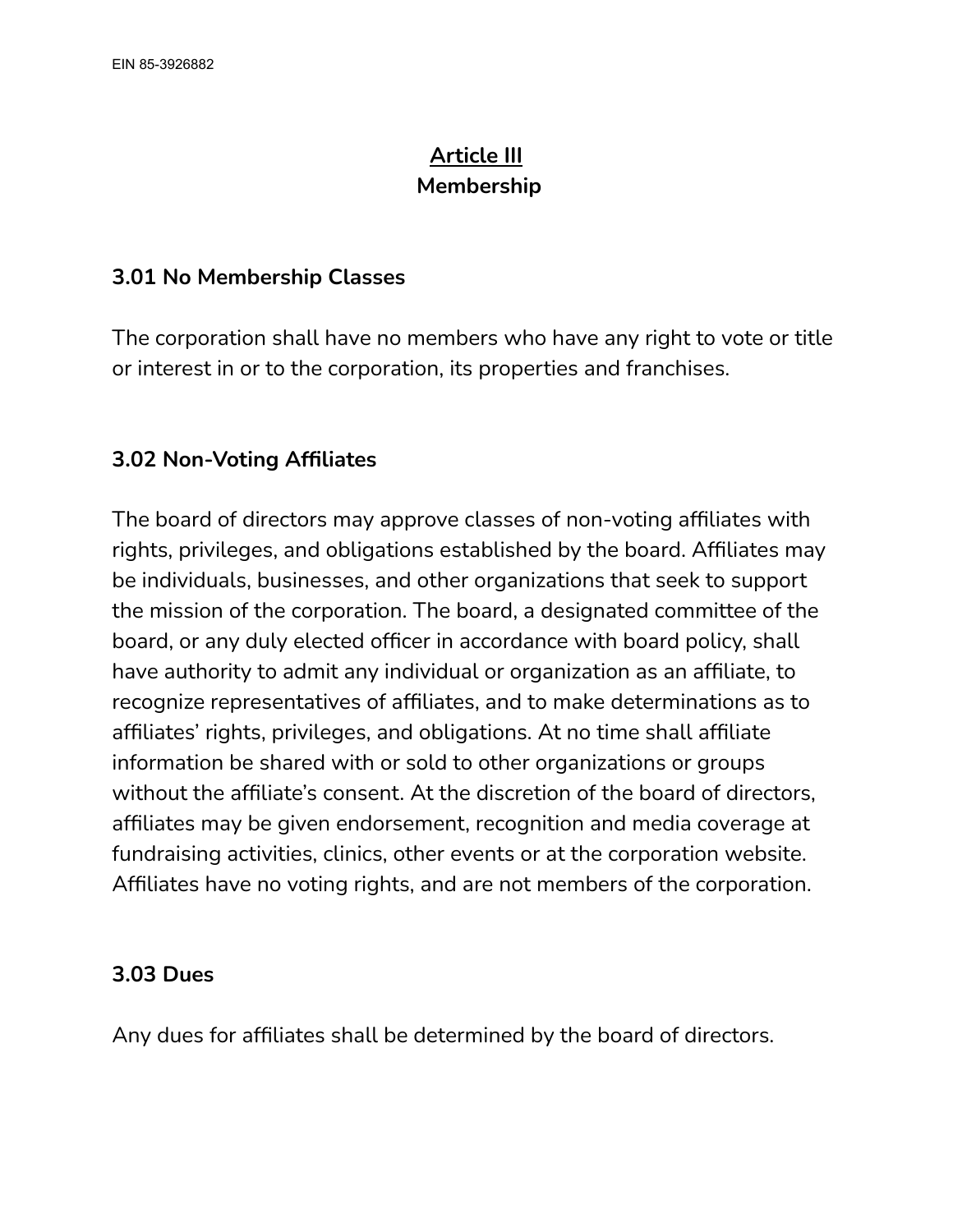## **Article IV Board of Directors**

#### **4.01 Number of Directors**

Get Rollin shall have a board of directors consisting of at least 4 and no more than 15 directors. Within these limits, the board may increase or decrease the number of directors serving on the board, including for the purpose of staggering the terms of directors.

#### **4.02 Powers**

All corporate powers shall be exercised by or under the authority of the board and the affairs of Get Rollin shall be managed under the direction of the board, except as otherwise provided by law.

#### **4.03 Terms**

- (a) All directors shall be elected to serve a one-year term, however the term may be extended until a successor has been elected.
- (b) Director terms shall be staggered so that approximately half the number of directors will end their terms in any given year.
- (c) Directors may serve terms in succession.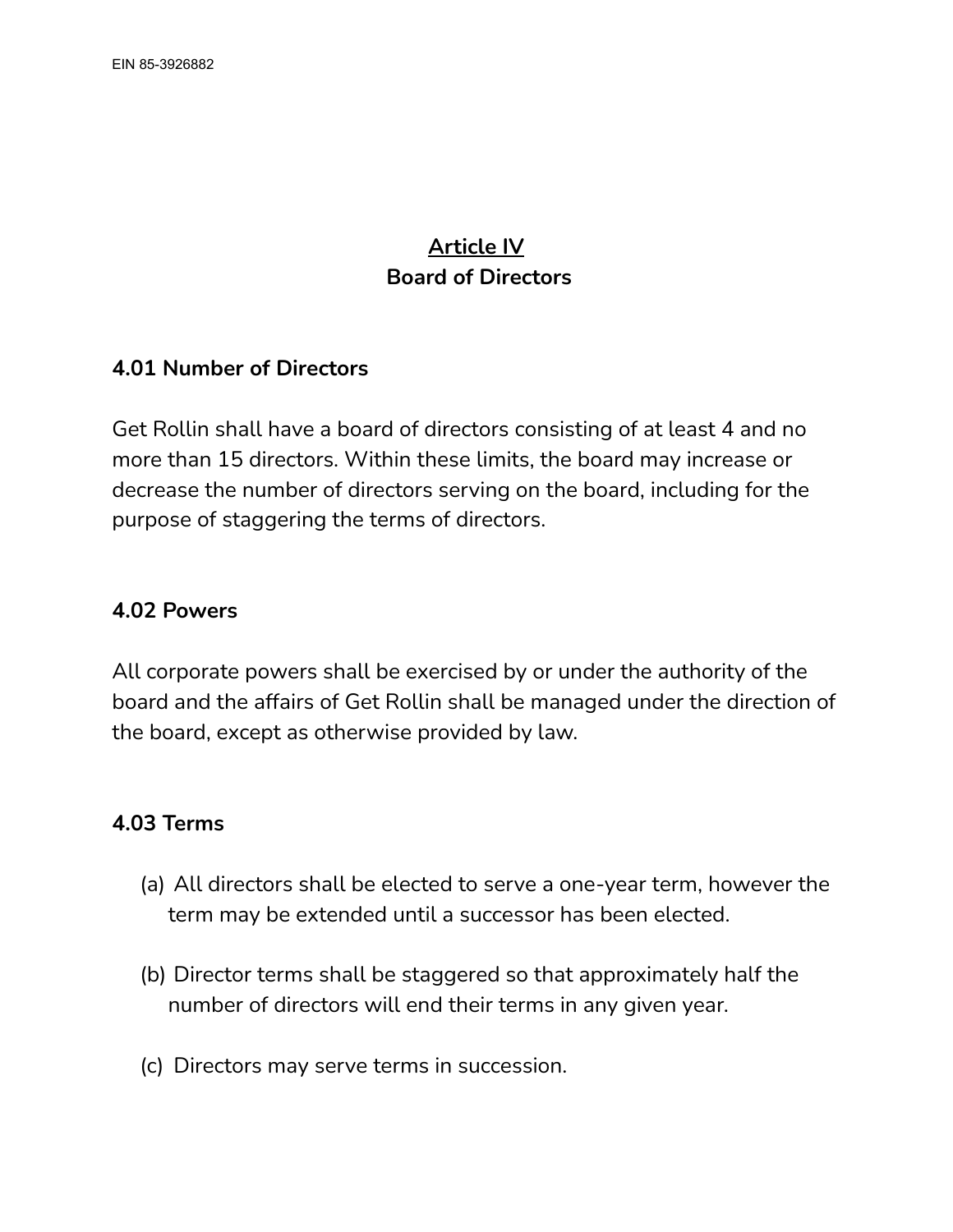(d) The term of office shall be considered to begin January 1 and end December 31 of the second year in office, unless the term is extended until such time as a successor has been elected.

### **4.04 Qualifications and Election of Directors**

In order to be eligible to serve as a director on the board of directors, the individual must be 18 years of age and an affiliate within affiliate classifications created by the board of directors. Directors may be elected at any board meeting by the majority vote of the existing board of directors. The election of directors to replace those who have fulfilled their term of office shall take place in January of each year.

#### **4.05 Vacancies**

The board of directors may fill vacancies due to the expiration of a director's term of office, resignation, death, or removal of a director or may appoint new directors to fill a previously unfilled board position, subject to the maximum number of directors under these Bylaws.

(a)**Unexpected Vacancies.** Vacancies in the board of directors due to resignation, death, or removal shall be filled by the board members for the balance of the term of the director being replaced.

#### **4.06 Removal of Directors**

A director may be removed by two-thirds (⅔) vote of the board of directors then in office, if:

(a)The director is absent and unexcused from two or more meetings of the board of directors in a twelve month period. The board president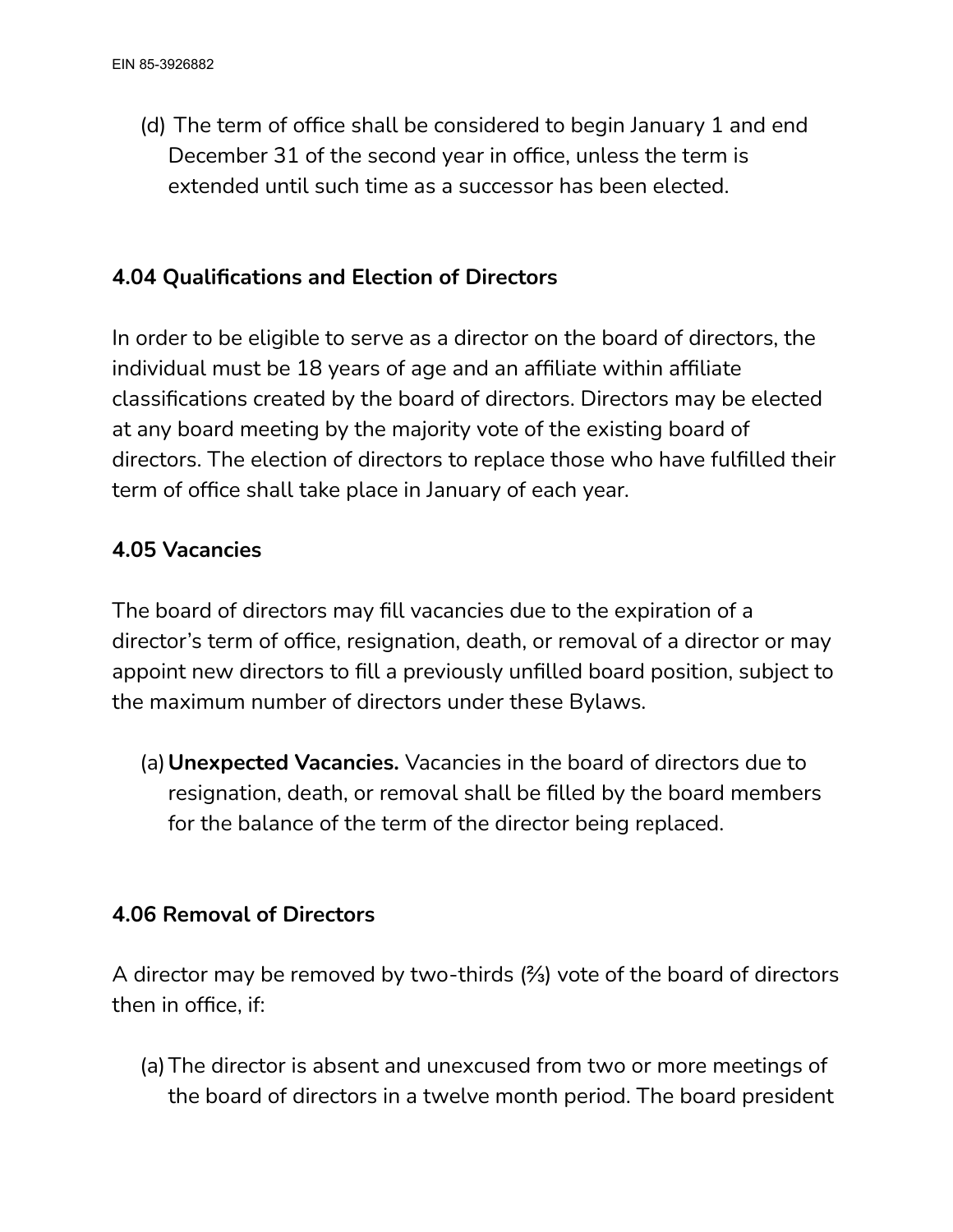is empowered to excuse directors from attendance for a reason deemed adequate by the board president. The president shall not have the power to excuse him/herself from the board meeting attendance and in that case, the board vice president shall excuse the president. Or:

(b) For cause or no cause, if before any meeting of the board members at which a vote on removal will be made the director in question is given electronic or written notification of the board's intention to discuss her/his case and is given the opportunity to be heard at a meeting of the board.

#### **4.07 Board of Directors Meetings**

- (a) **Regular Meetings.** The board of directors shall have a minimum of four (4) regular meetings each calendar year at times and places fixed by the board. Board meetings shall be held upon four (4) days notice by first-class mail, electronic mail, or facsimile transmission or forty-eight (48) hours notice delivered personally or by telephone. If sent by mail, facsimile transmission, or electronic mail, the notice shall be deemed to be delivered upon its deposit in the mail or transmission system. Notice of meetings shall specify the place, day, and hour of meeting. The purpose of the meeting need not be specified.
- (b) **Special Meetings**. Special meetings of the board may be called by the president, vice president, secretary, treasurer, or any two (2) other directors of the board of directors. A special meeting must be preceded by at least 2 days notice to each director of the date, time, and place, but not the purpose, of the meeting.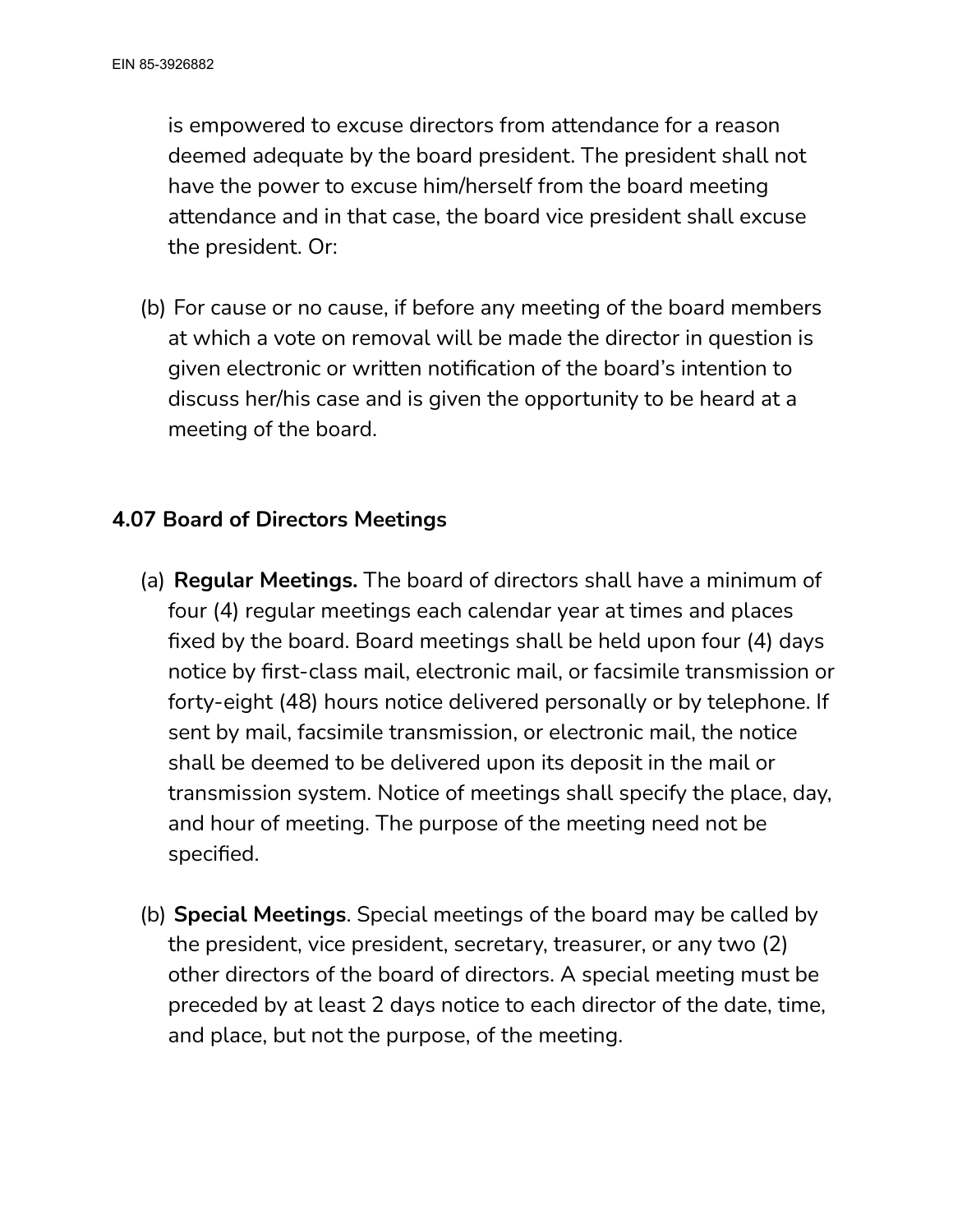(c) **Waiver of Notice.** Any director may waive notice of any meeting, in accordance with Texas law.

#### **4.08 Manner of Acting**

- (a)**Quorum.** A majority of the directors in office immediately before a meeting shall constitute a quorum for the transaction of business at that meeting of the board. No business shall be considered by the board at any meeting at which a quorum is not present.
- (b) **Majority Vote.** Except as otherwise required by law or by the Articles of Incorporation, the act of the majority of the directors present at a meeting at which a quorum is present shall be the act of the board.
- (c) **Hung Board Decisions.** On the occasion that directors of the board are unable to make a decision based on a tied number of votes, the president or treasurer in the order of presence shall have the power to swing the vote based on his/her discretion.
- (d) **Participation.** Except as required otherwise by law, the Articles of Incorporation, or these Bylaws, directors may participate in a regular or special meeting through the use of any means of communication by which all directors participating may simultaneously hear each other during the meeting, including in person, internet video meeting or by telephonic conference call.

#### **4.09 Compensation for Board Members Services**

Directors shall receive no compensation for carrying out their duties as directors. The board may adopt policies providing for reasonable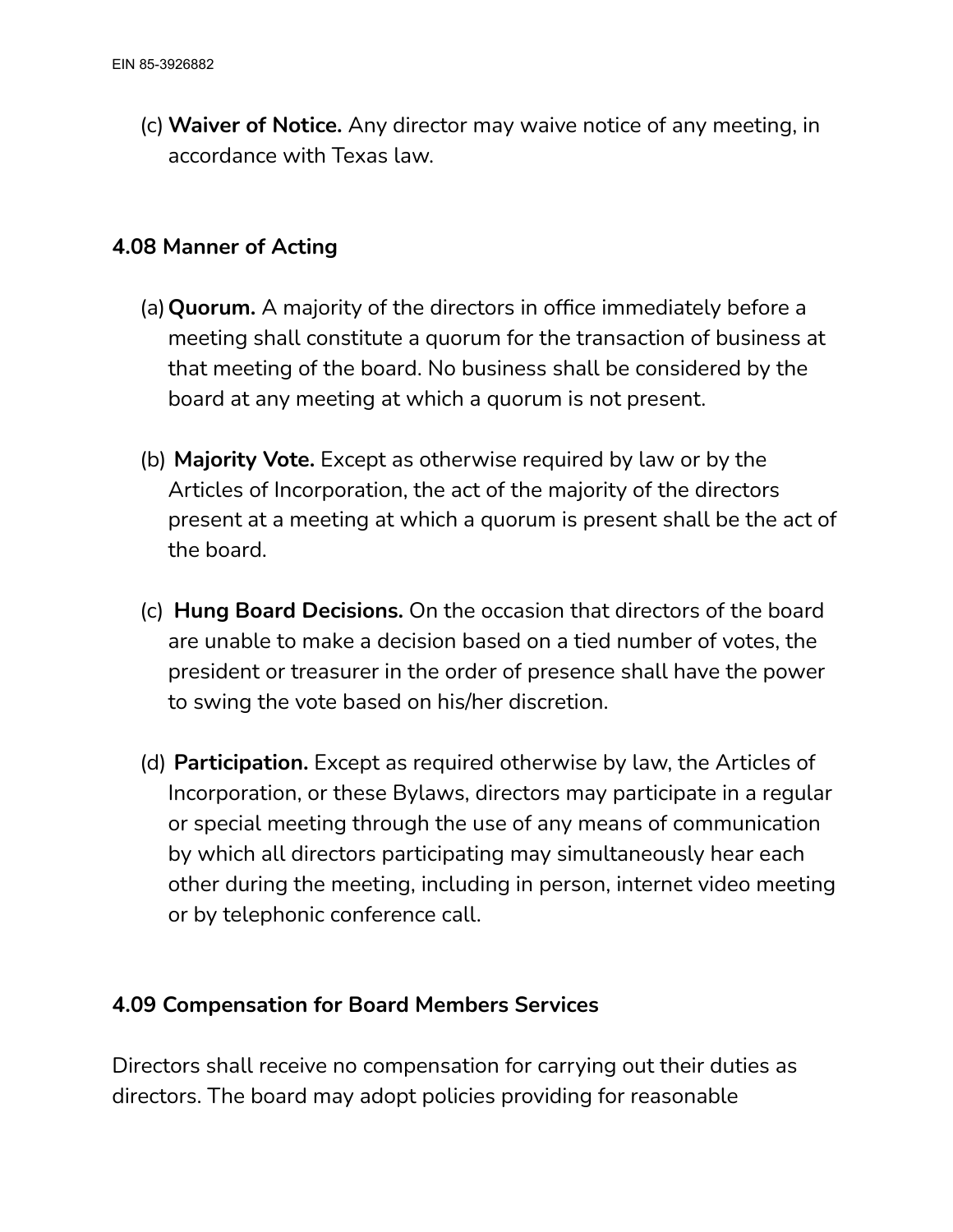reimbursement of directors for expenses incurred in conjunction with carrying out board responsibilities, such as travel expenses to attend board meetings.

#### **4.10 Compensation for Professional Services by Directors**

Directors are not restricted from being remunerated for professional services provided to the corporation. Such remuneration shall be reasonable and fair to the corporation and must be reviewed and approved in accordance with the board Conflict of Interest policy and sate late.

## **Article V Committees**

#### **5.01 Committees**

The board of directors may, by the resolution adopted by a majority of the directors then in office, designate one or more committees, each consisting of two or more directors, to serve at the pleasure of the board. Any committee, to the extent provided in the resolution of the board, shall have all the authority of the board, except that no committee, regardless of board resolution, may:

- (a) take any final action on matters which also requires board members' approval or approval of a majority of all members;
- (b) fill vacancies on the board of directors of in any committee which has the authority of the board;
- (c) amend or repeal Bylaws or adopt new Bylaws;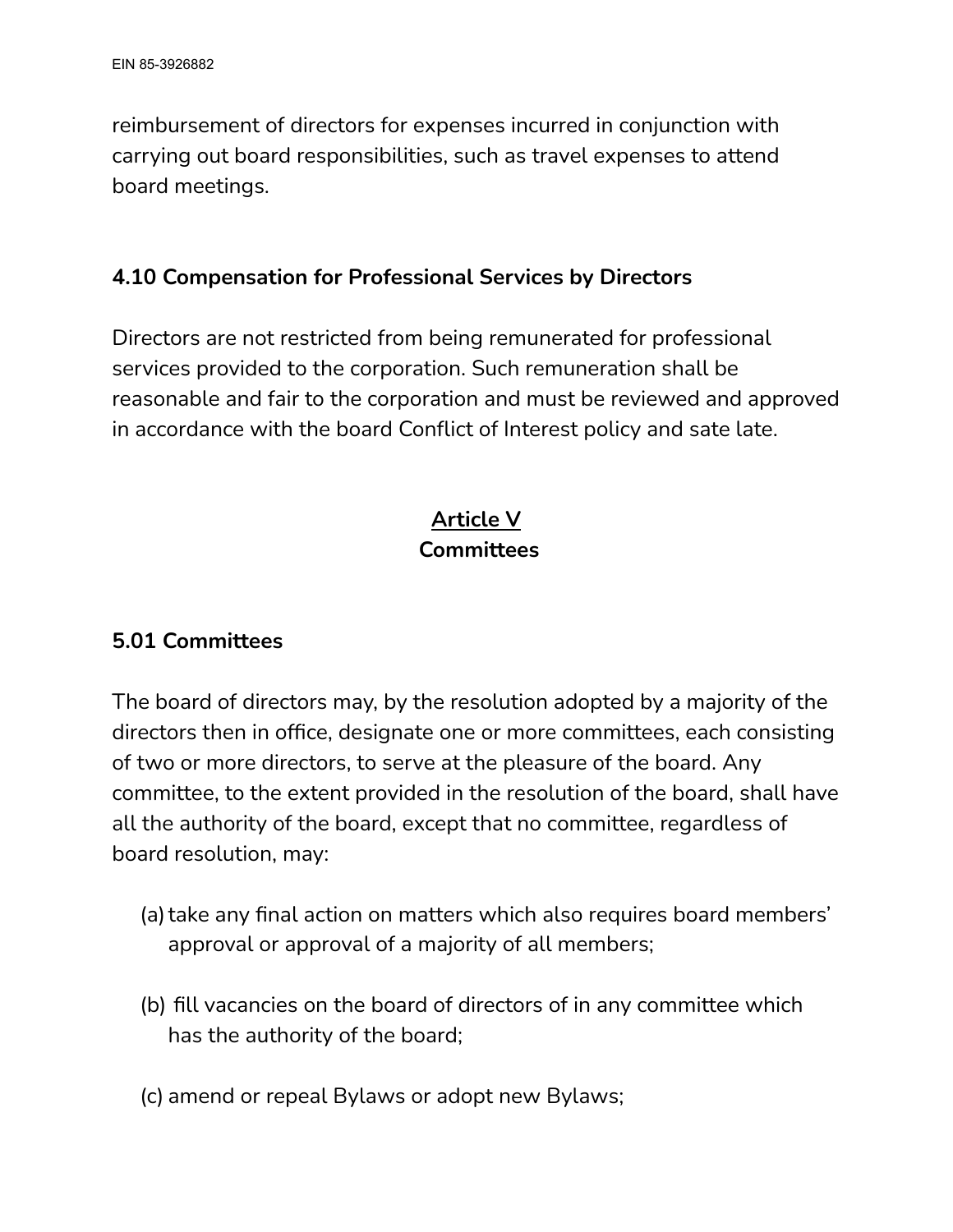- (d) amend or repeal any resolution of the board of directors which by its express terms is not so amendable or repealable;
- (e) appoint any other committees of the board of directors or the members of these committees;
- (f) expend corporate funds to support a nominee for director; or
- (g) approve any transaction;

(i) to which the corporation is a party and one or more directors have a material financial interest; or

(ii) between the corporation and one or more of its directors or between the corporation or any person in which one or more of its directors have a material financial interest.

#### **5.02 Meetings and Action of Committees**

Meetings and action of the committees shall be governed by and held and taken in accordance with, the provisions of Article IV of these Bylaws concerning meetings of the directors, with such changes in the context of those Bylaws as are necessary to substitute the committee and its members for the board of directors and its members, except that the time for regular meetings of committees may be determined either by resolution of the board of directors or by resolution of the committee. Special meetings of the committee may also be called by resolution of the board of directors. Notice of special meetings of committees shall also be given to any and all alternate members, who shall have the right to attend all meetings of the committee. Minutes shall be kept of each meeting of any committee and shall be filed with the corporate records. The board of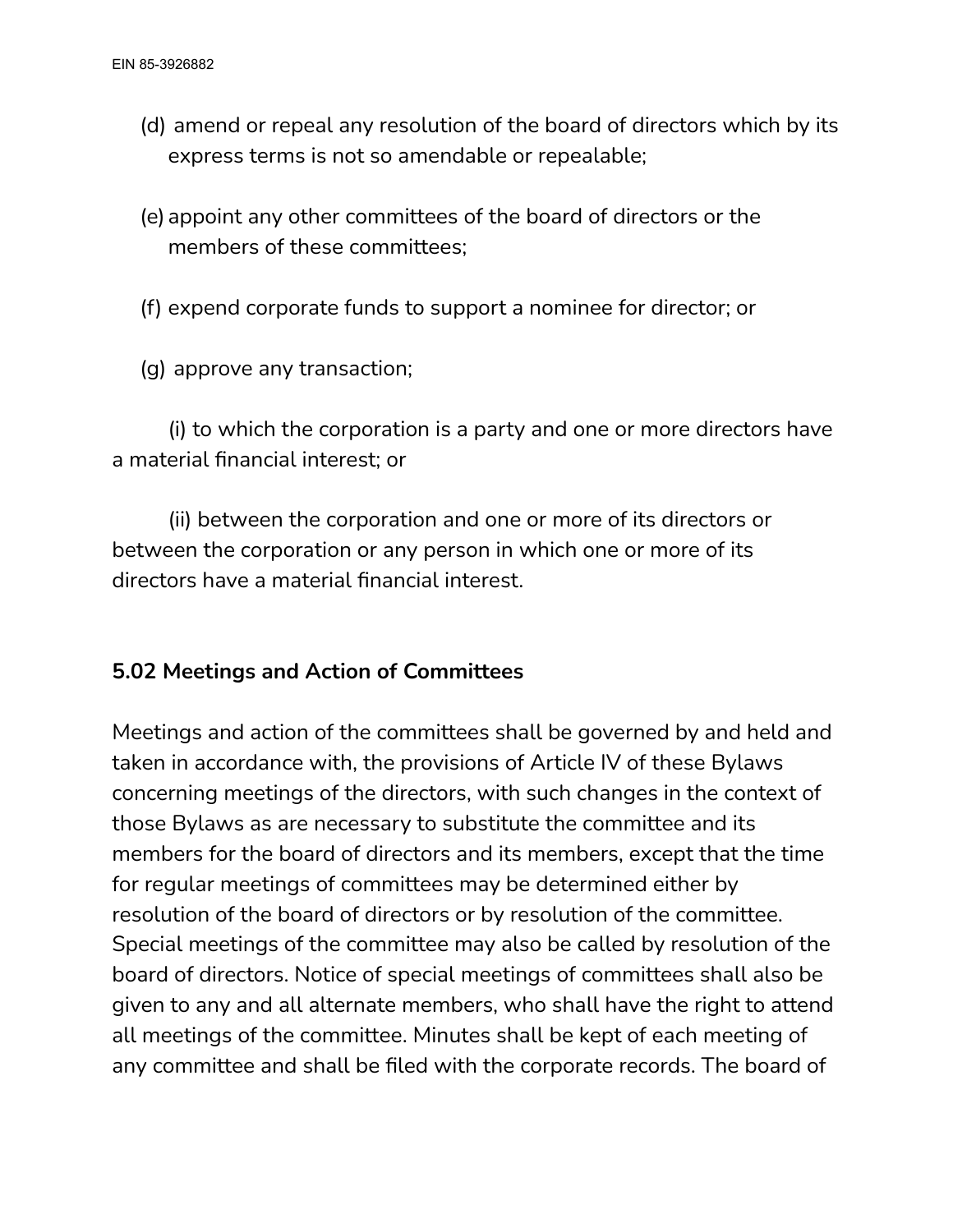directors may adopt rules for the governing of the committee not inconsistent with the provision of these Bylaws.

### **5.03 Informal Action By The Board of Directors**

Any action required or permitted to be taken by the board of directors at a meeting may be taken without a meeting if consent in writing, setting forth the action so taken, shall be agreed by the consensus of a quorum. For purposes of this section an e-mail transmission from an e-mail address on record constitutes a valid writing. The intent of this provision is to allow the board of directors to use email to approve actions, as long as a quorum of board members gives consent.

## **Article VI Officers**

## **6.01 Board Officers**

The officers of the corporation shall be a board president, vice-president, secretary, and treasurer, all of whom shall be chosen by, and serve at the pleasure of, the board of directors. Each board officer shall have the authority and shall perform the duties set forth in these Bylaws or by resolution of the board or by direction of an officer authorized by the board to prescribe the duties and authority of other officers. The board may also appoint additional vice-presidents and such other officers as it deems expedient for the proper conduct of the business of the corporation, each of whom shall have such authority and shall perform such duties as the board of directors may determine, One person may hold two or more board offices, but no board officer may act in more than one capacity where action of two or more officers is required.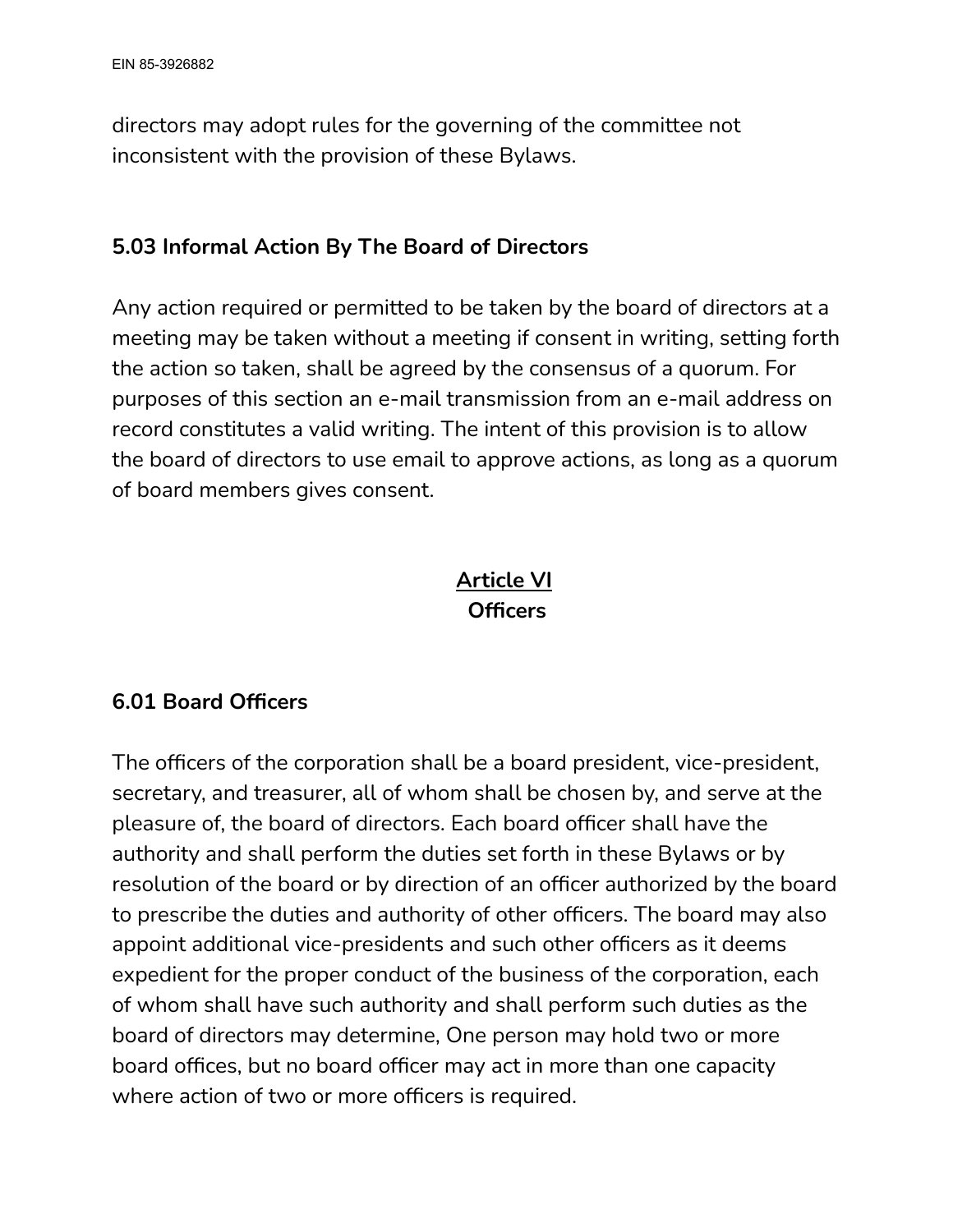## **6.02 Term of Office**

Each officer shall serve a one-year term of office and may not serve more than three (3) consecutive terms of office. Unless unanimously elected by the board at the end of his/her three (3) year terms or to fill a vacancy in an officer position, each board officer's term of office shall begin upon the adjournment of the board meeting at which elected and shall end upon the adjournment of the board meeting during which a successor is elected.

#### **6.03 Removal and Resignation**

The board of directors may remove an officer at any time, with or without cause. Any officer may resign at any time by giving written notice to the corporation without prejudice to the rights, if any, of the corporation under any contract to which the officer is a party. Any resignation shall take effect at the date of the receipt of the notice or at any later time specified in the notice, unless otherwise specified in the notice. The acceptance of the resignation shall not be necessary to make it effective.

#### **6.04 Board President**

The board president shall be the chief volunteer officer of the corporation. The board president shall lead the board of directors in performing its duties and responsibilities, including, if present, presiding at all meetings of the board of directors, and shall perform all other duties incident to the office or properly required by the board of directors.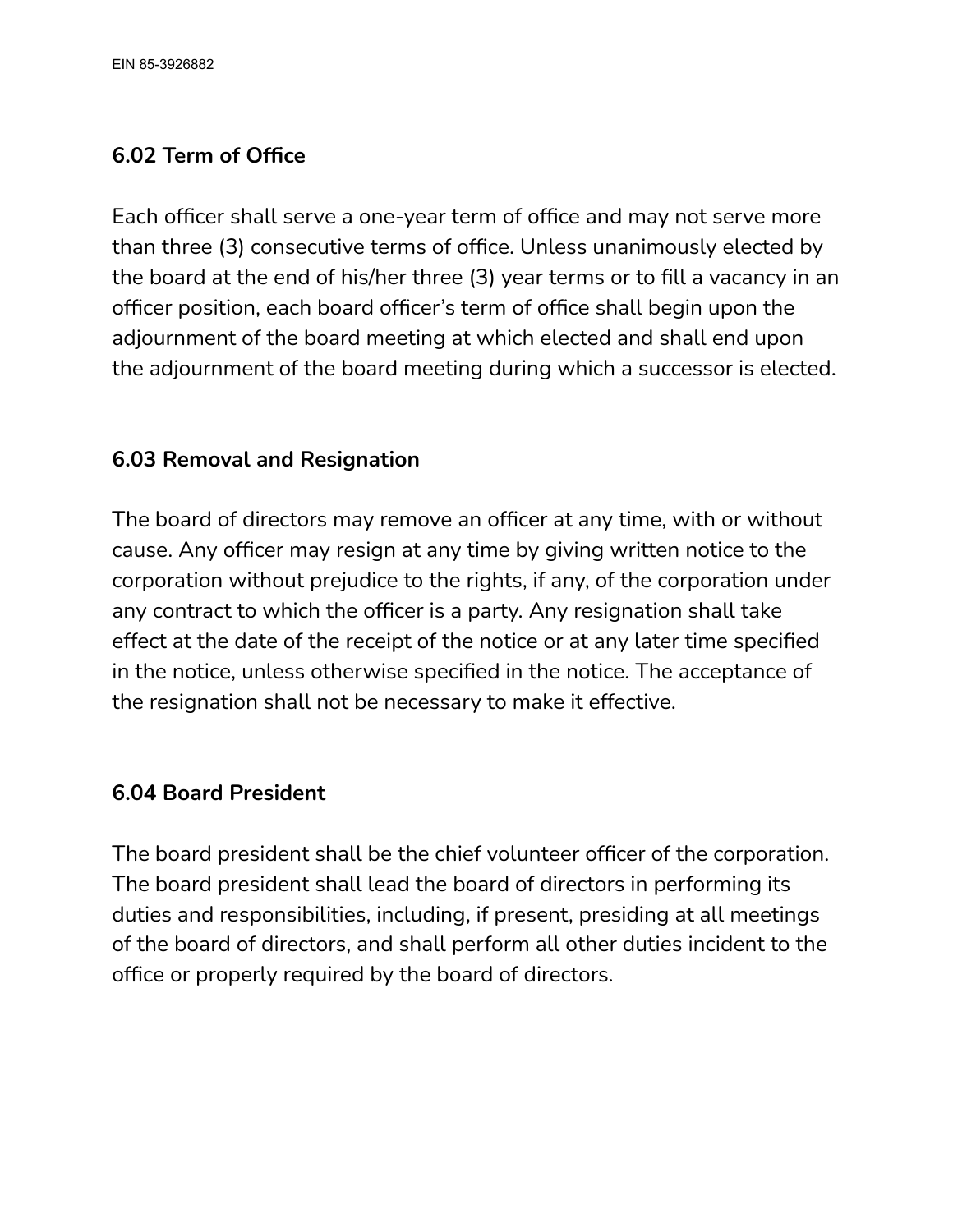### **6.05 Vice President**

In the absence or disability of the board president, the ranking vice-president or vice-president designated by the board of directors shall perform the duties of the board president. When so acting, the vice-president shall have all the powers of and be subject to all the restrictions upon the board president. The vice-president shall have such other powers and perform such other duties prescribed for them by the board of directors or the board president. The vice-president shall normally accede to the office of board president upon the completion of the board president's term of office.

#### **6.06 Secretary**

The secretary shall keep or cause to be kept a book of minutes of all meetings and actions of directors and committees of directors. The minutes of each meeting shall state the time and place that it was held and such other information as shall be necessary to determine the actions taken and whether the meeting was held in accordance with the law and these Bylaws. The secretary shall cause notice to be given of all meetings of directors and committees as required by the Bylaws. The secretary shall have such other powers and perform such other duties as may be prescribed by the board of directors or the board president. The secretary may appoint, with approval of the board, a director to assist in performance of all or part of the duties of the secretary.

#### **6.07 Treasurer**

The treasurer shall be the lead director for oversight of the financial condition and affairs of the corporation. The treasurer shall oversee and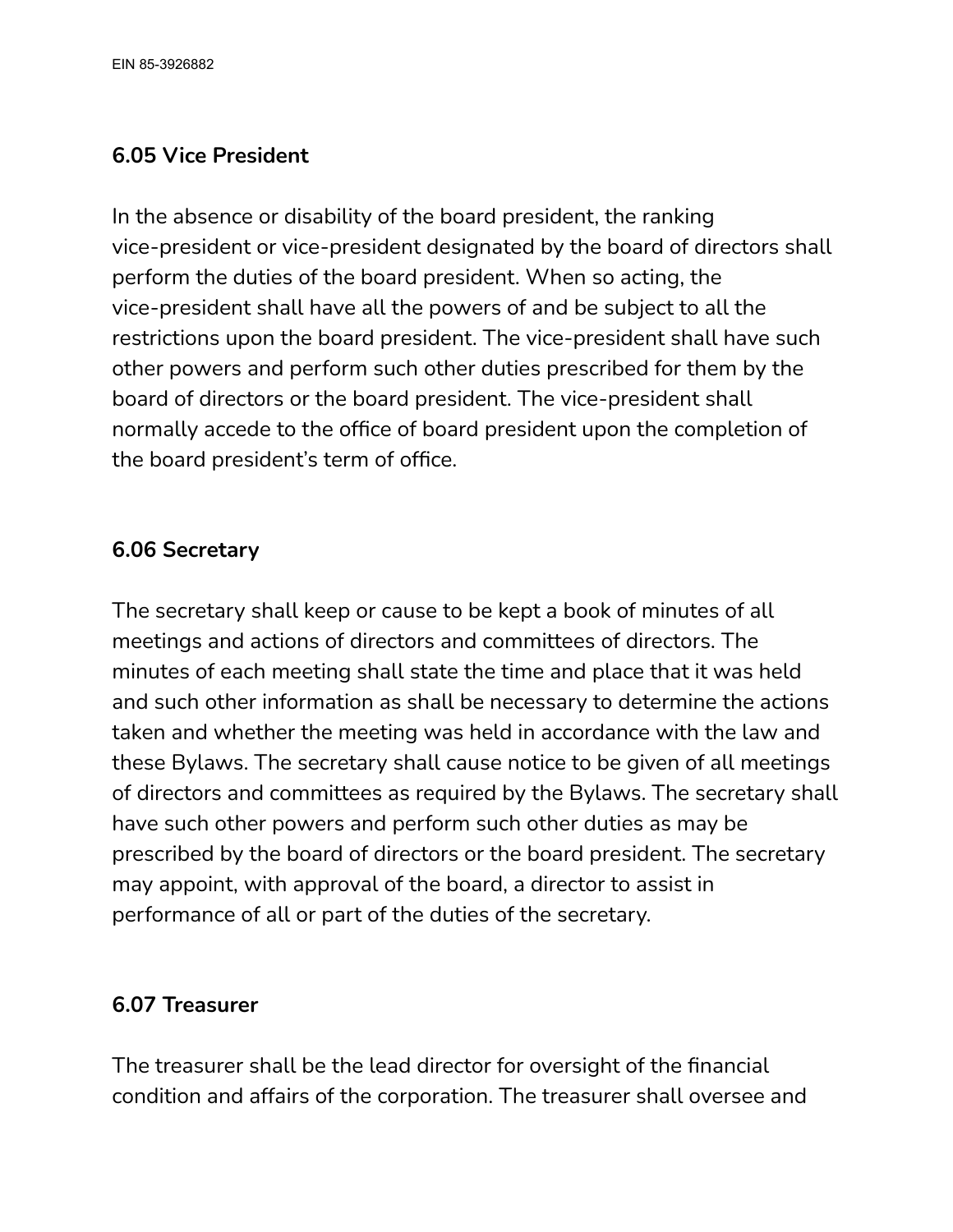keep the board informed of the financial condition of the corporation and of audit or financial review results. In conjunction with other directors or officers, the treasurer shall oversee budget preparation and shall ensure that appropriate financial reports, including an account of major transactions and the financial condition of the corporation, are made available to the board of directors on a timely basis or as may be required by the board of directors. The treasurer shall perform all duties properly required by the board of directors of the board president. The treasurer may appoint, with approval of the board, a qualified fiscal agent or member of the staff to assist in performance of all or part of the duties of the treasurer.

## **6.08 Non-Director Officers**

The board of directors may designate additional officer positions of the corporation and may appoint and assign duties to other non-director officers of the corporation.

## **Article VII Contracts, Checks, Loans Indemnification and Related Matters**

## **7.01 Contracts and other Writings**

Except as otherwise provided by resolution of the board or board policy, all contracts, deeds, leases, mortgages, grants, and other agreements of the corporation shall be executed on its behalf by the treasurer or other persons to whom the corporation has delegated authority to execute such documents in accordance with policies approved by the board.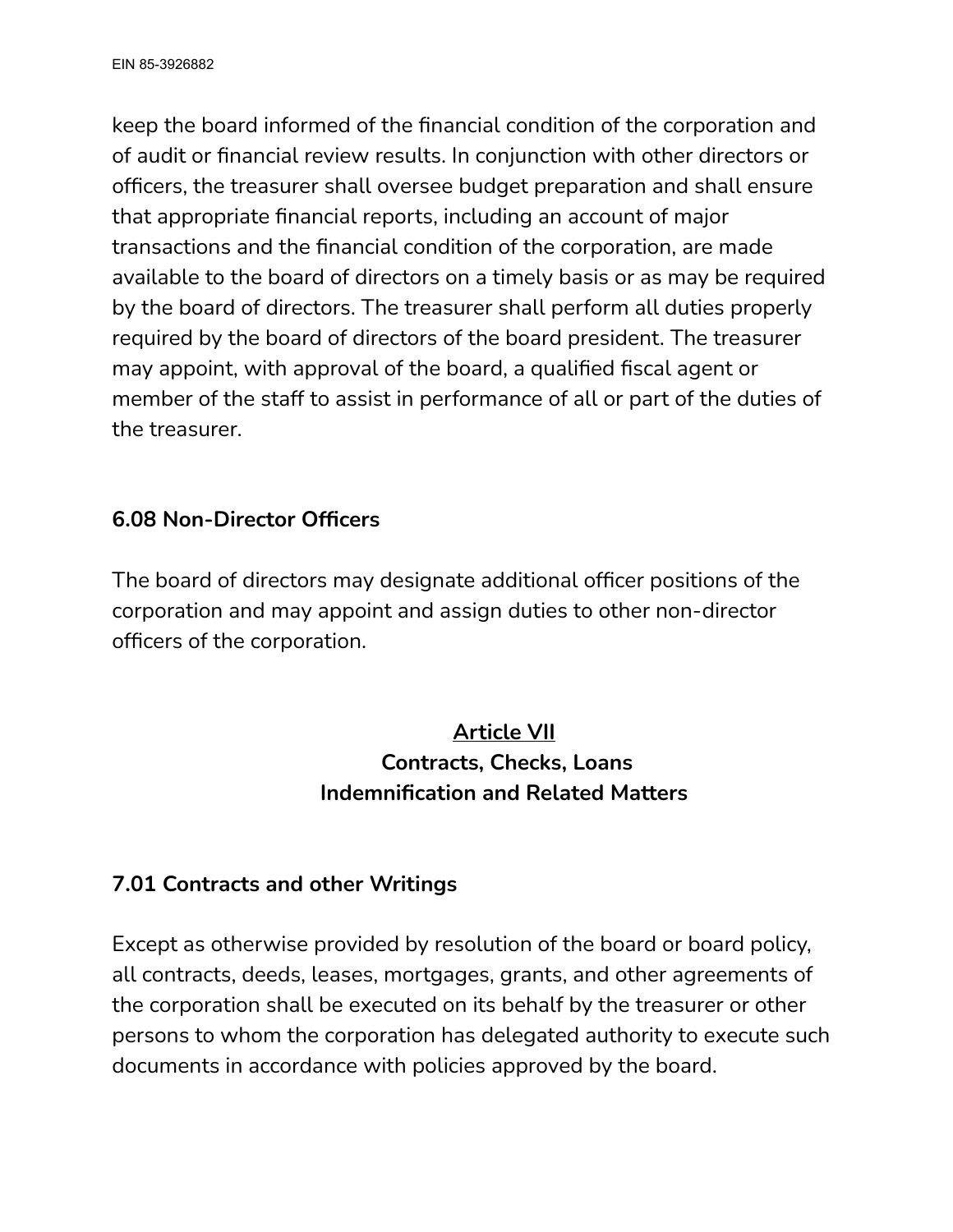## **7.02 Checks, Drafts**

All checks, drafts, or other orders for payment of money, notes, or other evidence of indebtedness issued in the name of the corporation, shall be signed by such officer or officers, agent or agents, of the corporation and in such manner as shall from time to time be determined by resolution of the board.

## **7.03 Deposits**

All funds of the corporation not otherwise employed shall be deposited from time to time to the credit of the corporation in such banks, trust companies, or other depository as the board or a designated committee of the board may select.

#### **7.04 Loans**

No loans shall be contracted on behalf of the corporation and no evidence of indebtedness shall be issued in its name unless authorized by resolution of the board. Such authority may be general or confined to specific instances.

## **7.05 Indemnification**

(a) **Mandatory Indemnification.** The corporation shall indemnify a director or former director, who was wholly successful, on the merits or otherwise, in the defense of any proceeding to which he or she was a party because he or she is or was a director of the corporation against reasonable expenses incurred by him or her in connection with the proceedings.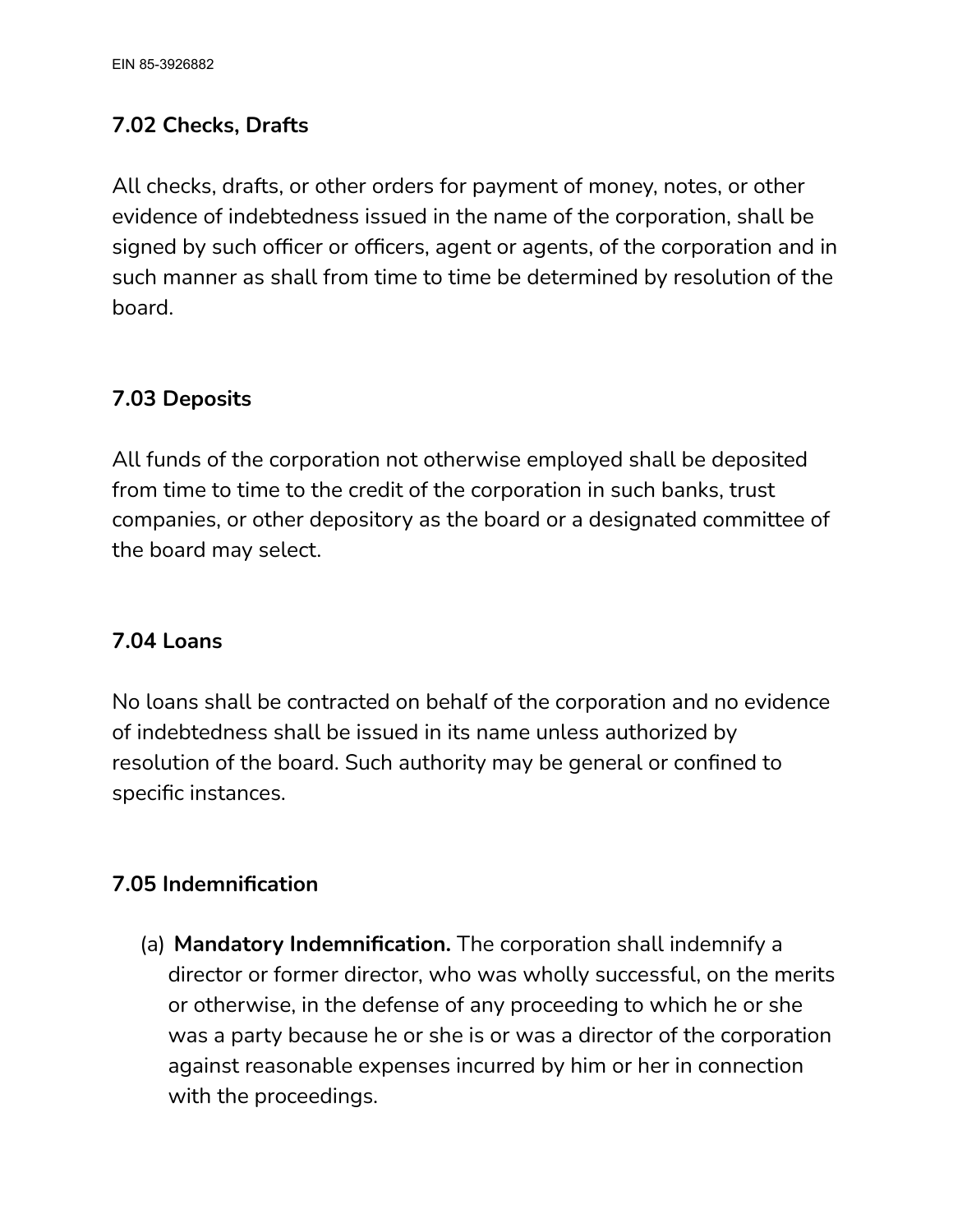- (b) **Permissible Indemnification.** The corporation shall indemnify a director or former director made a party to a proceeding because he or she is or was a director of the corporation, against liability incurred in the proceeding, if the determination to indemnify him or her has been made in the manner prescribed by the law and payment has been authorized in the manner prescribed by law.
- (c) **Advance for Expenses.** Expenses incurred in defending a civil or criminal action, suit or proceeding may be paid by the corporation in advance of the final disposition of such action, suit or proceeding, as authorized by the board of directors in the specific case, upon receipt of (I) a written affirmation from the director, officer, employee or agent of his or her good faith belief that he or she is entitled to indemnification as authorized in this article, and (II) an undertaking by or on behalf of the director, officer, employee or agent to repay such amount, unless it shall ultimately be determined that he or she is entitled to be indemnified by the corporation in these Bylaws.
- (d)**Indemnification of Officers, Agents and Employees.** An officer of the corporation who is not a director is entitled to mandatory indemnification under this article to the same extent as a director. The corporation may also indemnify and advance expenses to an employee or agent of the corporation who is not a director, consistent with Texas Law and public policy, provided that such indemnification, and the scope of such indemnification, is set forth by the general or specific action of the board or by contract.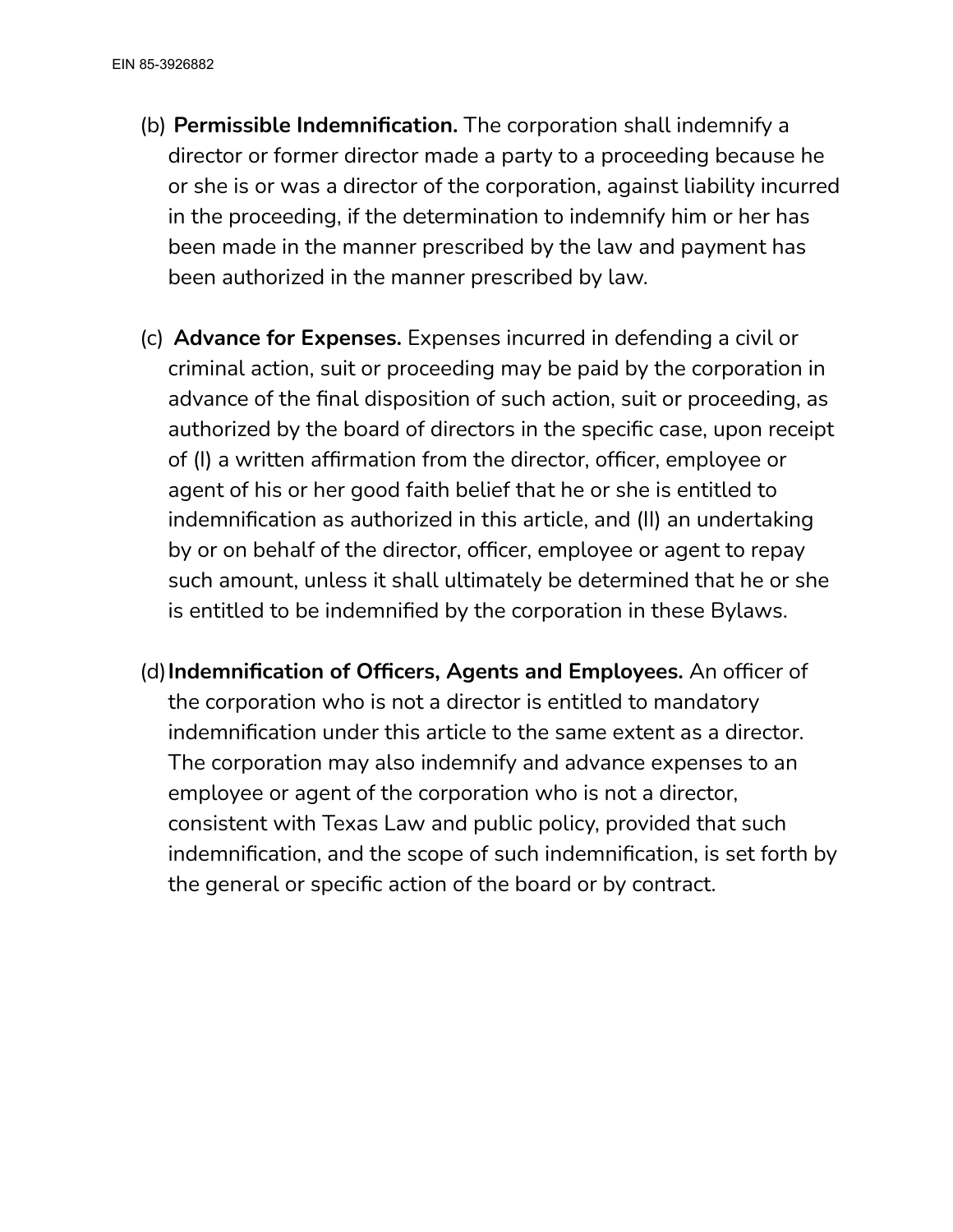## **Article VIII Miscellaneous**

#### **8.01 Books and Records**

The corporation shall keep correct and complete books and records of account and shall keep minutes of the proceedings of all meetings of its board of directors, a record of all actions taken by board of directors without a meeting, and a record of all actions taken by committees of the board. In addition, the corporation shall keep a copy of the corporation's Articles of Incorporation and Bylaws as amended to date.

#### **8.02 Fiscal Year**

The fiscal year of the corporation shall be from January 1 to December 31 of each year.

#### **8.03 Conflict of Interest**

The board shall adopt and periodically review a conflict of interest policy to protect the corporation's interest when it is contemplating any transaction or arrangement which may benefit any director, officer, employee, affiliate, or member of a committee with board-delegated powers.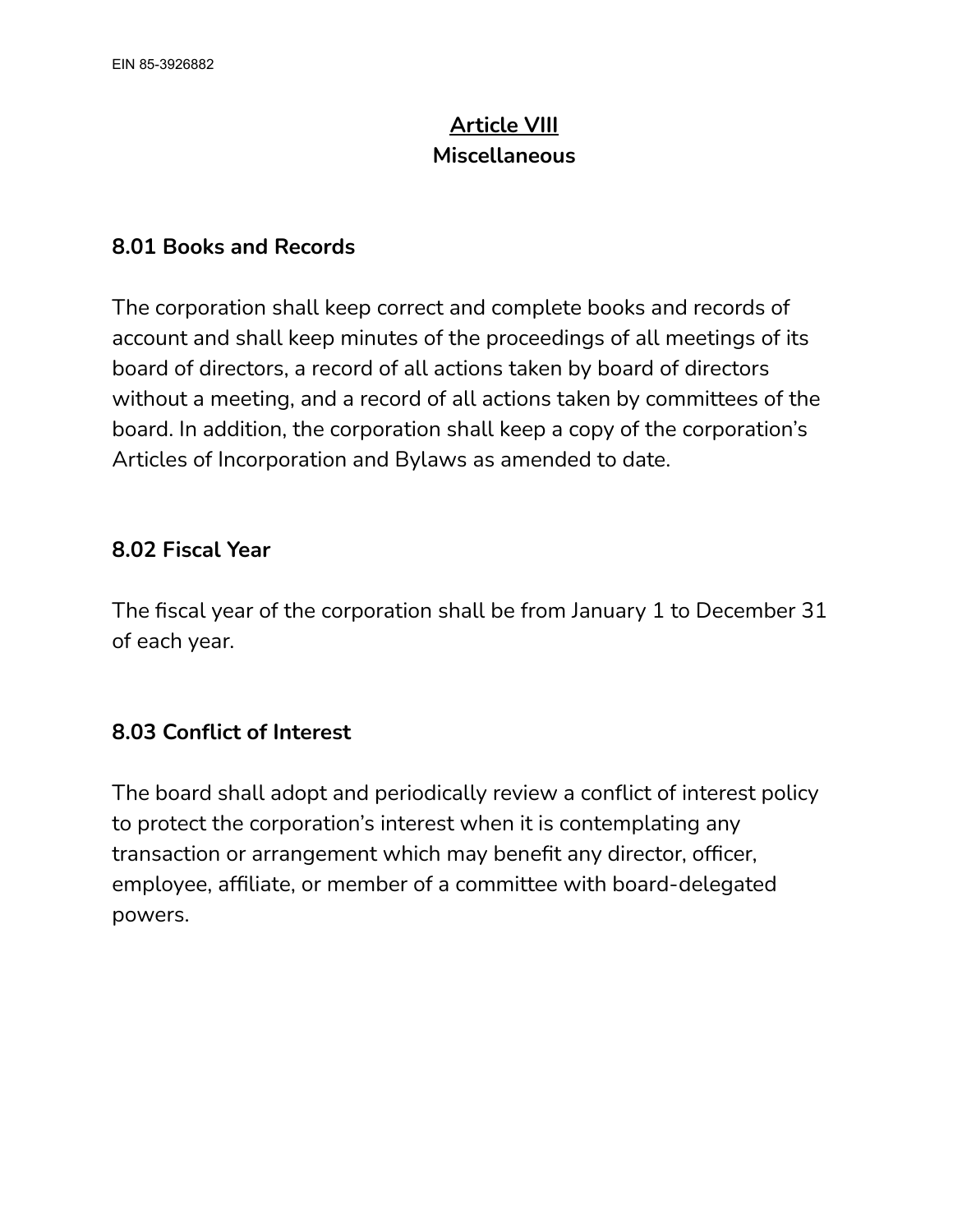#### **8.04 Nondiscrimination Policy**

The officers, directors, committee members, employees, and persons served by this corporation shall be selected entirely on a nondiscriminatory basis with respect to age, sex, race, religion, national origin, and sexual orientation. It is the policy of Get Rollin not to discriminate on the basis of race, creed, ancestry, marital status, genger, sexual orientation, age, physical ability, veteran's status, political service or affiliation, color, religion, or national origin.

#### **8.05 Bylaw Amendment**

These Bylaws may be amended, altered, repealed, or restated by a vote of the majority of the board of directors then in office at a meeting of the board, provided, however,

- (a) that no amendment shall be made to these Bylaws which would cause the corporation to cease to qualify as an exempt corporation under Section 501(c)(3) of the Internal Revenue Code of 1986, or the corresponding section of any future Federal tax code; and,
- (b) that an amendment does not affect the voting rights of directors. An amendment that does affect the voting rights of directors further requires ratification by a two-thirds (⅔) vote of a quorum of directors at a Board meeting.
- (c) that all amendments be consistent with the Articles of Incorporation.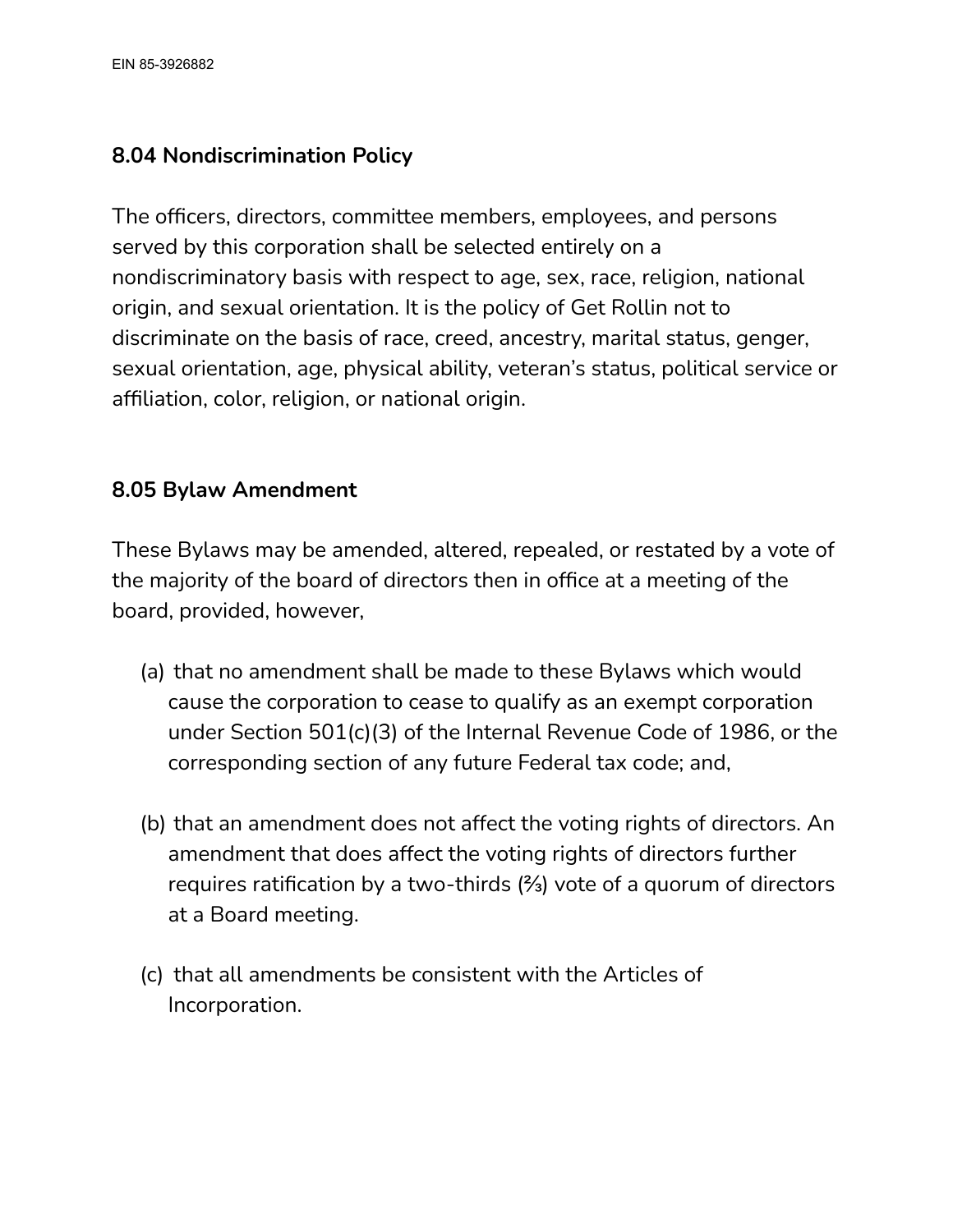## **Article IX Counterterrorism and Due Diligence Policy**

In furtherance of its exemption by contributions to other organizations, domestic or foreign, Get Rollin shall stipulate how the funds will be used and shall require the recipient to provide the corporation with detailed records and financial proof of how the funds were utilized.

Although adherence and compliance with the US Department of the Treasury's publication and "Voluntary Best Practice for US. Based Charities" is not mandatory, Get Rollin willfully and voluntarily recognizes and puts to practice these guidelines and suggestions to reduce, develop, re-evaluate and strengthen a risk-based approach to guard against the threat of diversion of charitable funds or exploitation of charitable activity by terrorist organizations and their support networks.

Get Rollin shall also comply and put into practice the federal guidelines, suggestion, laws and limitation set forth by pre-existing U.S. legal requirements related to combating terrorist financing, which include, but are not limited to, various sanctions programs administered by the Office of Foregin Assets Control (OFAC) in regard to its foregin activities.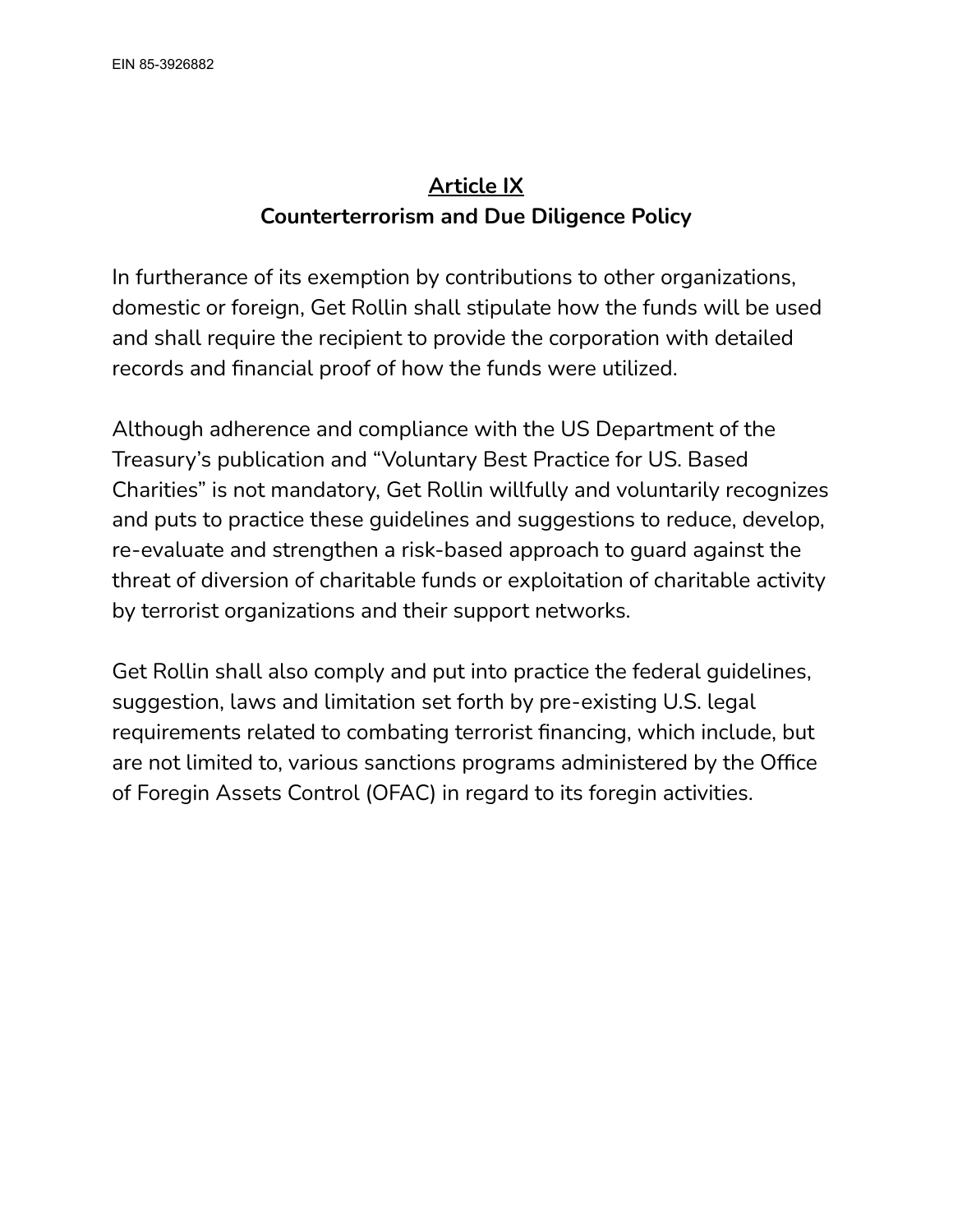## **Article X Document Retention Policy**

#### **10.01 Purpose**

The purpose of this document retention policy is establishing standards for document integrity, retention, and destruction and to promote the proper treatment of Get Rollin records.

#### **10.02 Policy**

#### **Section 1. General Guidelines.**

Records should not be kept if they are no longer needed for the operation of the business or required by law. Unnecessary records should be eliminated from the files. The cost of maintaining records is an expense which can grow unreasonably if good housekeeping is not performed. A mass of records also makes it more difficult to find pertinent records.

From time to time, Get Rollin may establish retention or destruction policies or schedules for specific categories of records in order to ensure legal compliance, and also to accomplish other objectives, such as preserving intellectual property and cost management. Several categories of documents that warrant special consideration are identified below. While minimum retention periods are established, the retention of the documents identified below and of documents not included in the identified categories should be determined primarily by the application of the general guidelines affecting document retention, as well as the exception for litigation relevant documents and any other pertinent factors.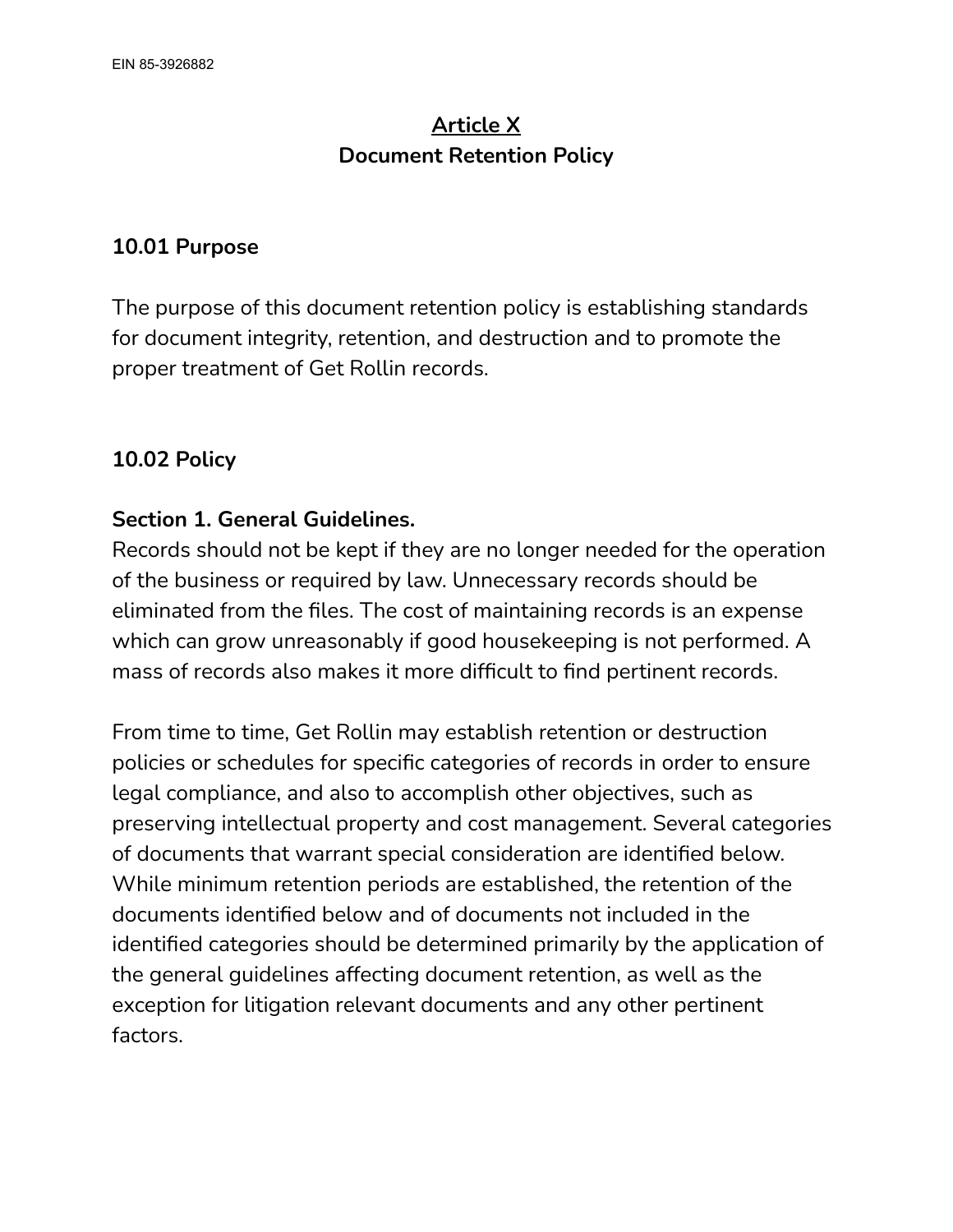### **Section 2. Exception for Litigation Relevant Documents.**

Get Rollin expects all officers, directors, and employees to comply fully with any published records retention or destruction policies and schedules, provided that all officers, directors, and employees should note the following general exception to any stated destruction schedule: If you believe, or Get Rollin informs you, that corporate records are relevant to litigation, or potential litigation (i.e. a dispute that could result in litigation), then you must preserve those records until it is determined that the records are no longer needed. That exception supersedes any previously or subsequently established destruction schedule for those records.

### **Section 3. Minimum Retention Periods for Specific Categories.**

- (a) **Corporate Documents.** Corporate records include the corporation's Articles of Incorporation, By-Laws and IRS Form 1023 and Application for Exemption. Corporate records should be retained permanently. IRS regulations require that the Form 1023 be available for public inspection upon request.
- (b) **Tax Records.** Tax records include, but may not be limited to documents concerning payroll, expenses, proof of contributions made by donors, accounting procedures, and other documents concerning the corporation's revenues. Tax records should be retained for at least seven years from the date of filing the applicable return.
- (c) **Employment Records/Personnel Records.** State and federal statutes require the corporation to keep certain recruitment, employment and personnel information. The corporation should also keep personnel files that reflect performance reviews and any complaints brought against the corporation or individual employees under applicable state and federal statutes. The corporation should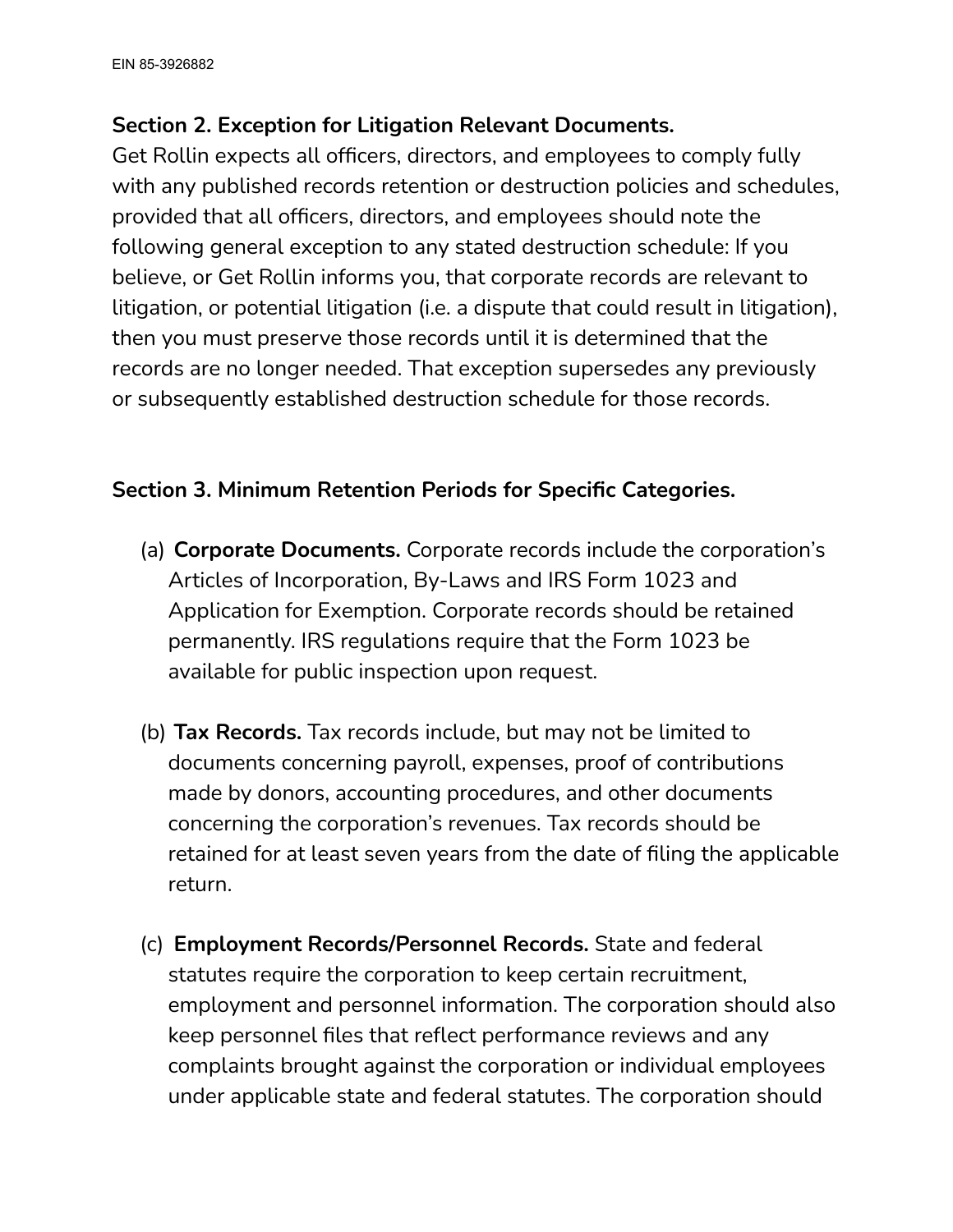also keep in the employee's personnel file all final memoranda and correspondence reflecting performance reviews and actions taken by or against personnel. Employment applications should be retained for three years. Retirement and pension records should be kept permanently. Other employment and personnel records should be retained for seven years.

- (d)**Board and Board Committee Materials.** Meeting minutes should be retained in perpetuity in the corporation's minute book. A clean copy of all other Board and Board Committee materials should be kept for no less than three years by the corporation.
- (e)**Press Releases/Public Filings.** The corporation should retain permanent copies of all press releases and publicly filed documents under the theory that the corporation should have its own copy to test the accuracy of any document a member of the public can theoretically produce against the corporation.
- (f) **Legal Files.** Legal counsel should be consulted to determine the retention period of particular documents, but legal documents should generally be maintained for a period of ten years.
- (g)**Marketing and Sales Documents.** The corporation should keep final copies of marketing and sales documents for the same period of time it keeps other corporate files, generally three years. An exception to the three-year policy may be sales invoices, contracts, leases, licenses, and other legal documentation. These documents should be kept for at least three years beyond the life of the agreement.
- (h) **Development/Intellectual Property and Trade Secrets.** Development documents are often subject to intellectual property protection in their final form (e.g., patents and copyrights). The documents detailing the development process are often also of value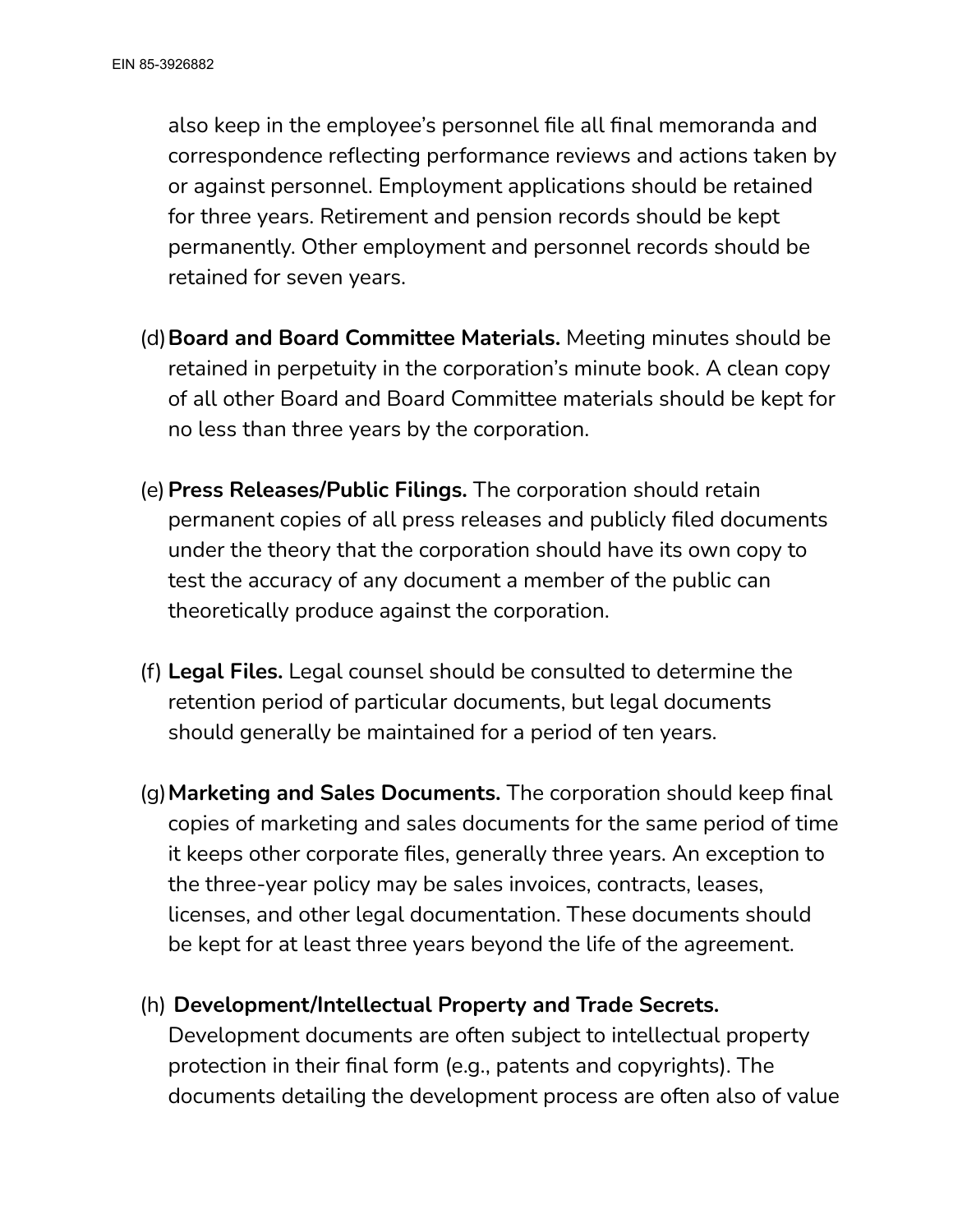to the corporation and are protected as a trade secret where the corporation:

- (i) Derives independent economic value from the secrecy of the information; and
- (ii) has taken affirmative steps to keep the information confidential.

The corporation should keep all documents designated as contained trade secret information for at least the life of the trade secret.

(i) **Contracts.** Final, execution copies of all contracts entered into by the corporation should be retained. The corporation should retain copies of the final contracts for at least three years beyond the life of the agreement, and longer in the case of publicly filed contracts.

(j) **Correspondence.** Unless correspondence falls under another category listed elsewhere in this policy, correspondence should generally be saved for two years.

(k) **Banking and Accounting.** Accounts payable ledgers and schedules should be kept for seven years. Bank reconciliations, bank statements, deposit slips and checks (unless for important payments and purchases) should be kept for three years. Any inventories of products, materials, and supplies and any invoices should be kept for seven years.

(l) **Insurance.** Expired insurance policies, insurance records, accident reports, claims, etc. should be kept permanently.

(m) **Audit Records.** External audit reports should be kept permanently. Internal audit reports should be kept for three years.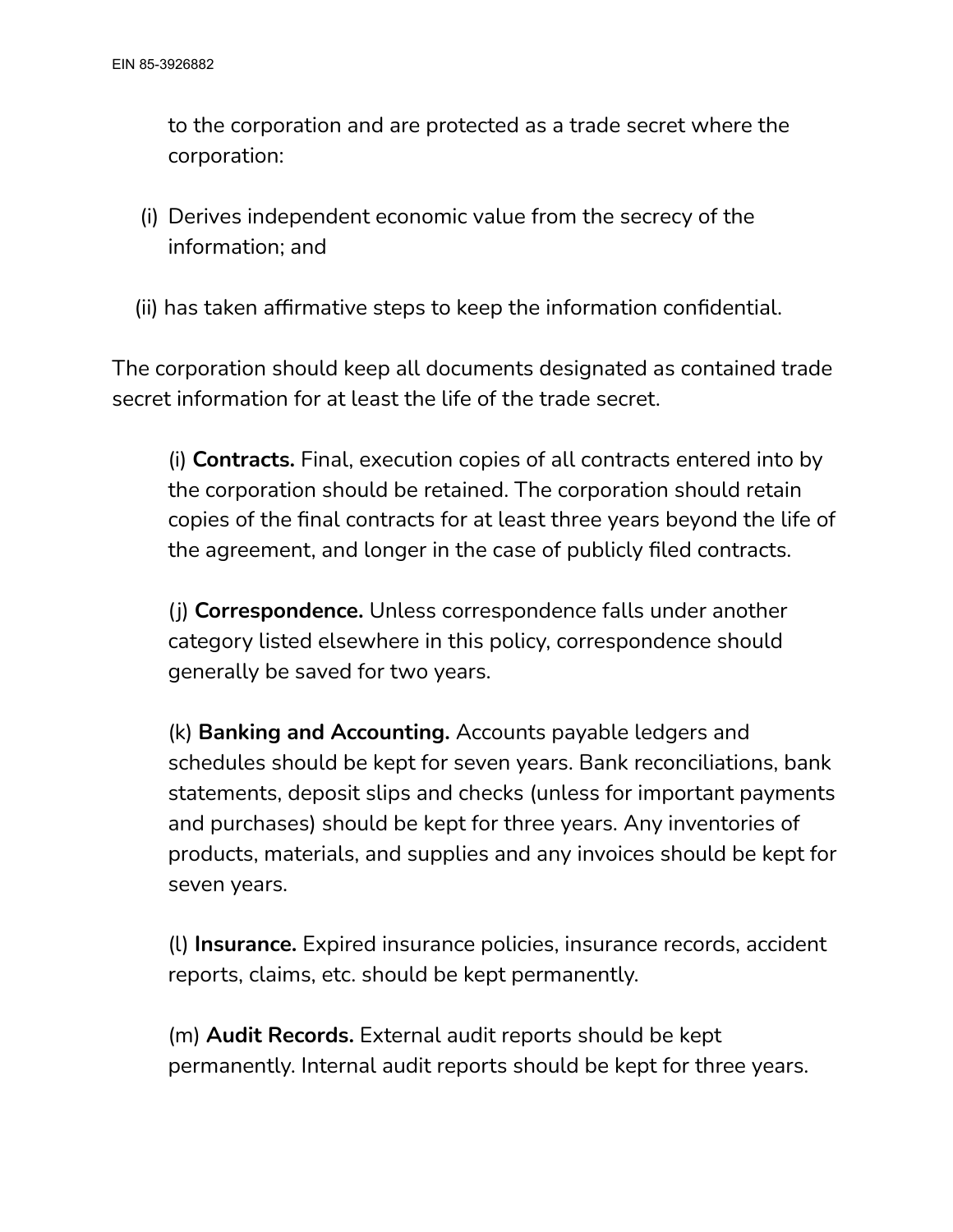**Section 4. Electronic Mail.** E-mail that needs to be saved should be either:

(i) printed in hard copy and kept in the appropriate file; or

(ii) downloaded to a computer file and kept electronically or on disk as a separate file. The retention period depends upon the subject matter of the e-mail, as covered elsewhere in this policy; and

(iii) Starred/designated as important in the e-mail inbox. \*\*\*

## **Article XI Transparency and Accountability Disclosure of Financial Information With The General Public**

## **11.01 Purpose**

By making full and accurate information about its mission, activities, finances, and governance publicly available, Get Rollin practices and encourages transparency and accountability to the general public. This policy will:

- (a) Indicate which documents and materials produced by the corporation are presumptively open to staff and/or the public
- (b) Indicate which documents and materials produced by the corporation are presumptively closed to staff and/or the public
- (c) Specify the procedures whereby the open/closed status of documents and materials can be altered

The details of this policy are as follow: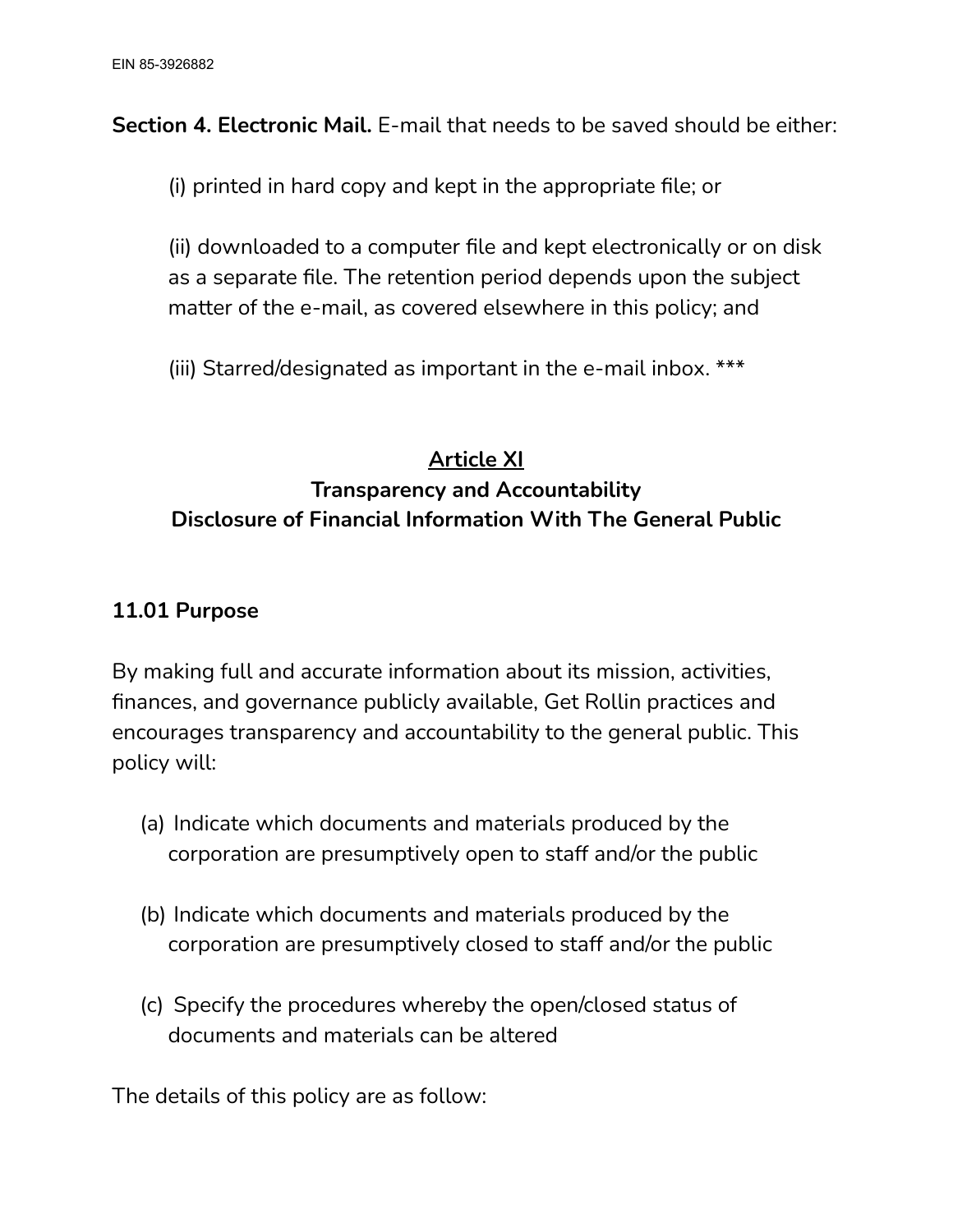### **11.02 Financial and IRS documents (The form 1023 and form 990)**

**Get Rollin** shall provide its Internal Revenue forms 990, 990-T, 1023 and 5227, bylaws, conflict of interest policy, and financial statements to the general public for inspection free of charge.

#### **11.03 Means and Conditions of Disclosure**

Get Rollin shall make "Widely Available" the aforementioned documents on its internet website: getrollin.org to be viewed and inspected by the general public.

- (a) The documents shall be posted in a format that allows an individual using the Internet to access, download, view and print them in a manner that exactly reproduces the image of the original document filed with the IRS (except information exempt from public disclosure requirements, such as contributor lists).
- (b) The website shall clearly inform readers that the document is available and provide instructions for downloading it.
- (c) Get Rollin shall not charge a fee for downloading the information. Documents shall not be posted in a format that would require special computer hardware or software (other than software readily available to the public free of charge).
- (d) Get Rollin shall inform anyone requesting the information where this information can be found, including the web address. This information must be provided immediately for in-person requests and within 7 days for mailed requests.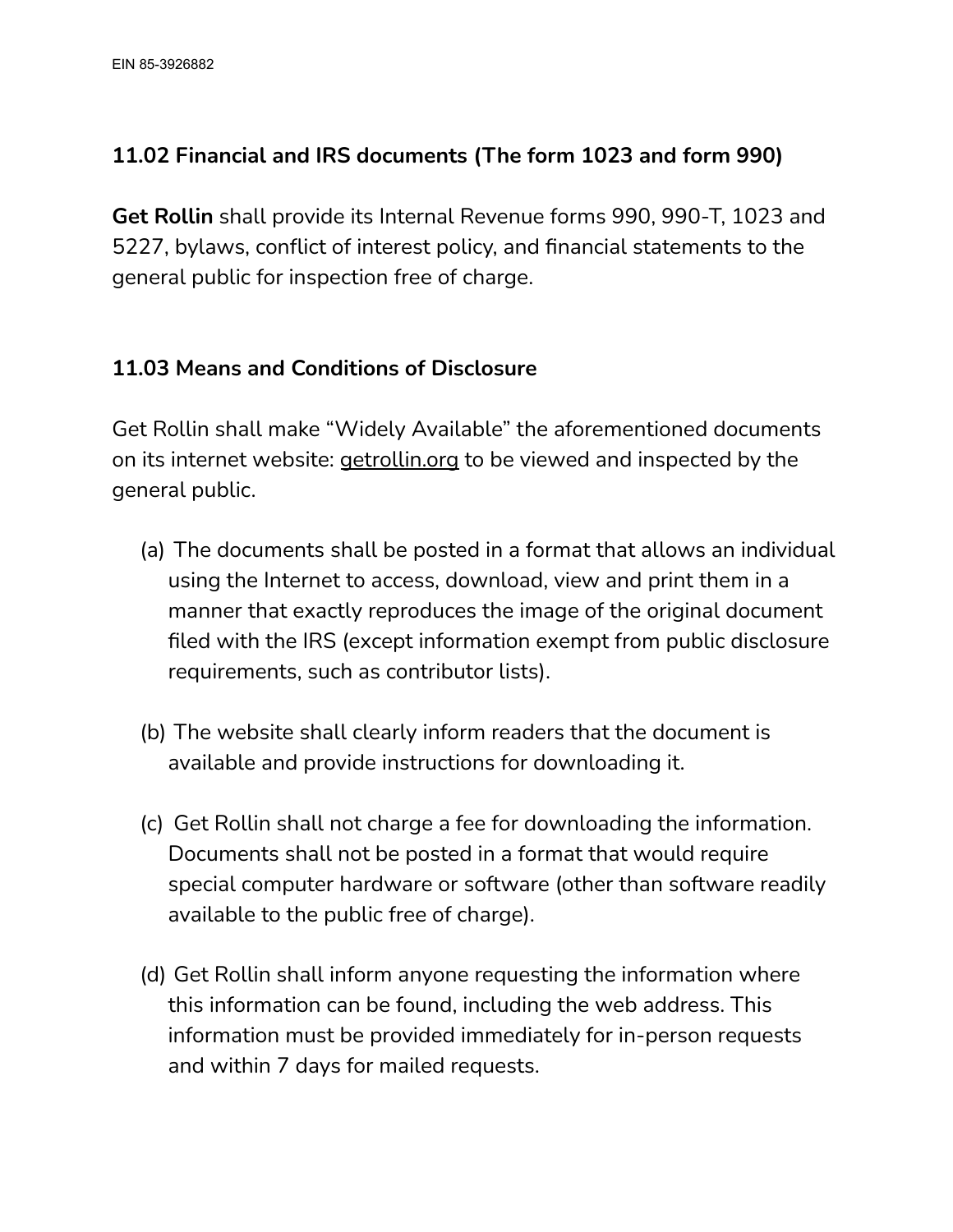## **11.04 IRS Annual Information Returns (Form 990)**

Get Rollin shall submit the Form 990 to its board of directors prior to the filing of the Form 990. While neither the approval of the Form 990 or a review of the 990 is required under Federal law, the corporation's Form 990 shall be submitted to each member of the board of director's via (hard copy or email) at least 10 days before the Form 990 is filed with the IRS.

## **11.05 Board**

- (a) All board deliberations shall be open to the public except where the board passes a motion to make any specific portion confidential.
- (b) All board minutes shall be open to the public once accepted by the board, except where the board passes a motion to make any specific portion confidential.
- (c) All papers and materials considered by the board shall be open to the public following the meeting at which they are considered, except where the board passes a motion to make any specific paper or material confidential.

## **11.06 Staff Records**

- (a) All staff records shall be available for consultation by the staff member concerned or by their legal representatives.
- (b) No staff records shall be made available to any person outside the corporation except the authorized governmental agencies.
- (c) Within the corporation, staff records shall be made available only to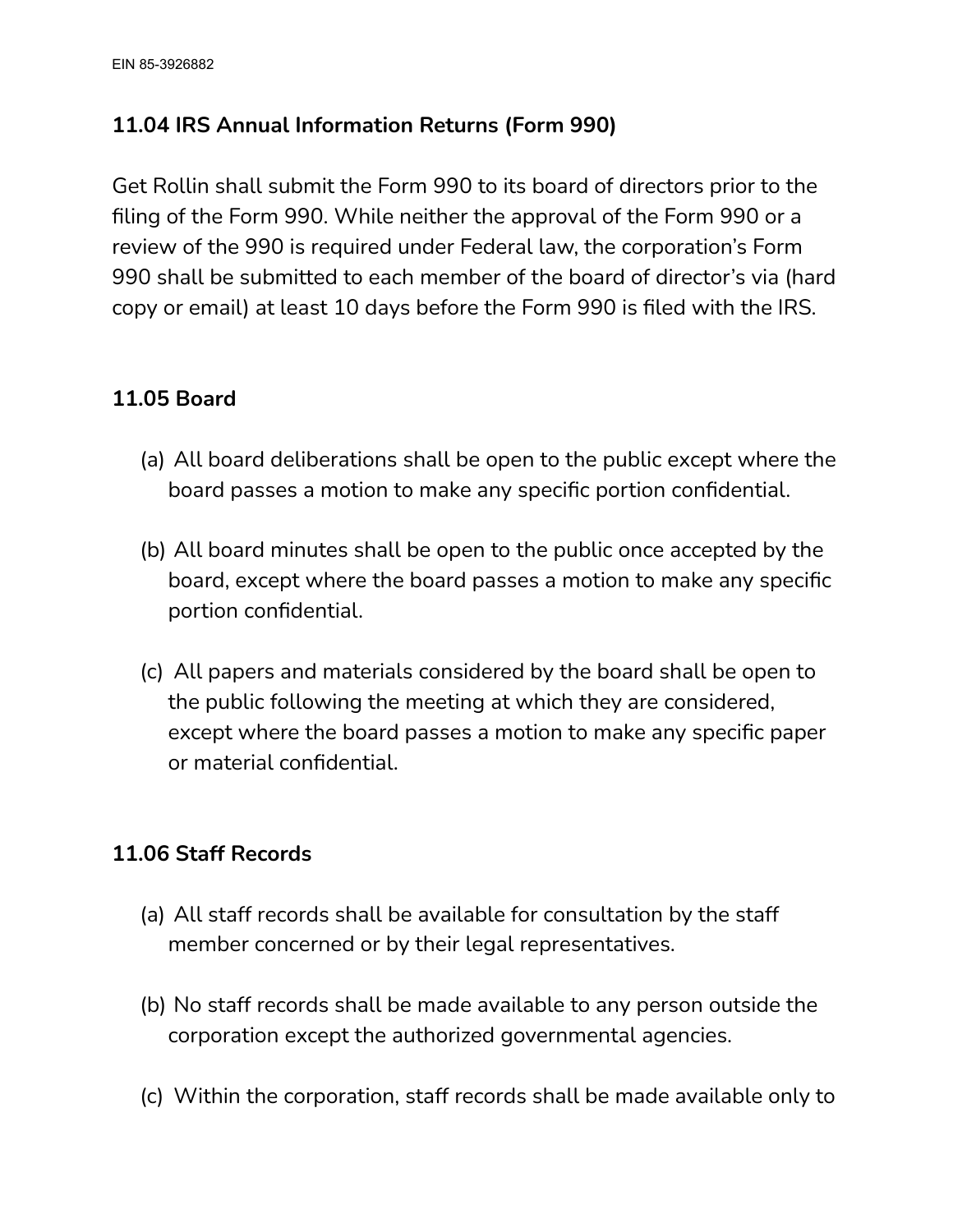those persons with managerial or personnel responsibilities for that staff member, except that

(d) Staff records shall be made available to the board when requested.

#### **11.07 Donor Records**

- (a) All donor records shall be available for consultation by the members and donors concerned or by their legal representatives.
- (b) No donor records shall be made available to any other person outside the corporation except the authorized governmental agencies.
- (c) Within the corporation, donor records shall be made available only to those persons with managerial or personnel responsibilities for dealing with those donors, except that;
- (d) Donor records shall be made available to the board when requested.

## **Article XII Codes of Ethics and Whistleblower Policy**

#### **12.01 Purpose**

Get Rollin requires and encourages directors, officers and employees to observe and practice high standards of business and personal ethics in the conduct of their duties and responsibilities. The employees and representatives of the corporation must practice honesty and integrity in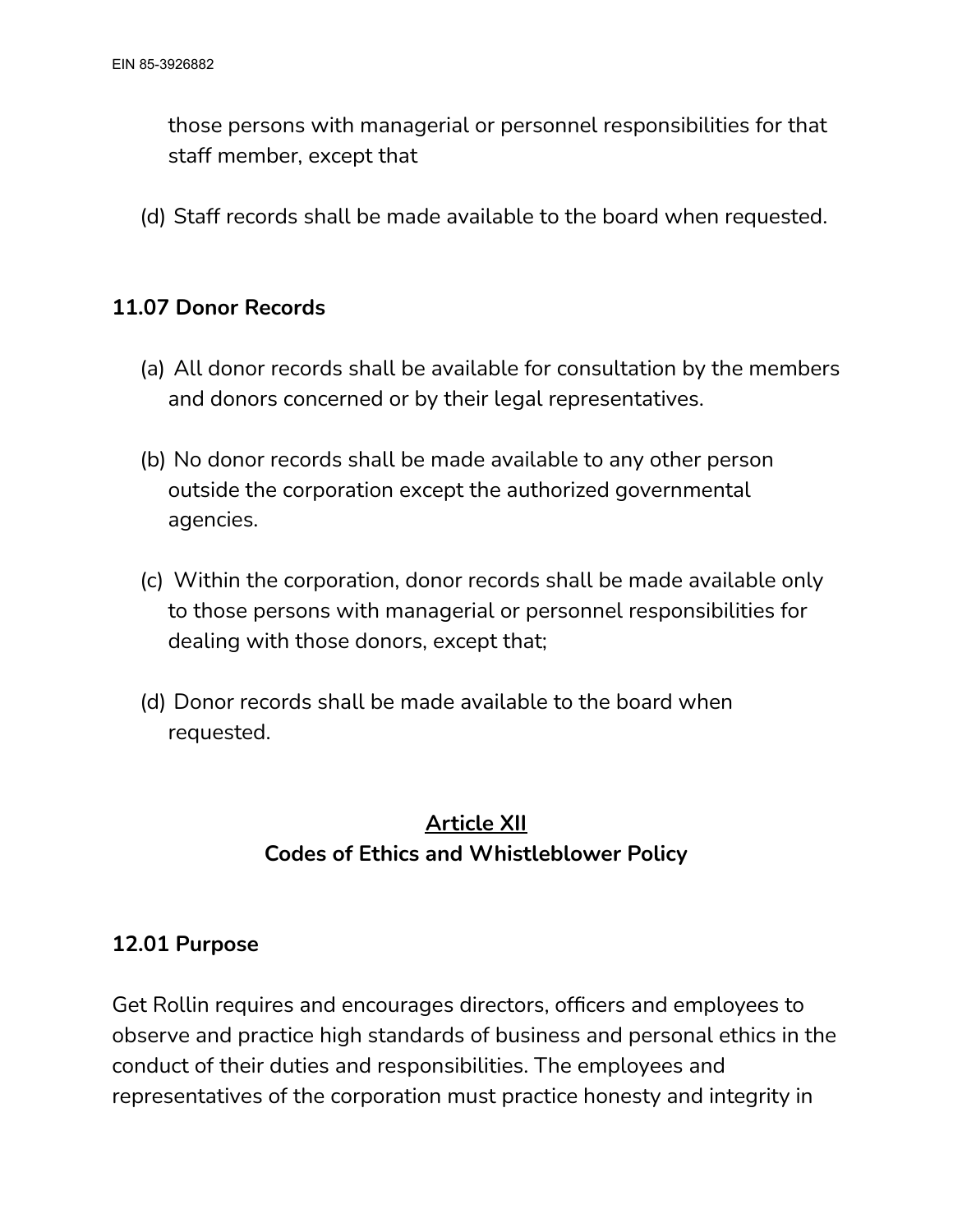fulfilling their responsibilities and comply with all applicable laws and regulations. It is the intent of Get Rollin to adhere to all laws and regulations that apply to the corporation and the underlying purpose of this policy is to support the corporation's goal of legal compliance. The support of all corporate staff is necessary to achieving compliance with various laws and regulations.

## **12.02 Reporting Violations**

If any director, officer, staff or employee reasonably believes that some policy, practice, or activity of Get Rollin is in violation of law, a written complaint must be filed by that person with the vice president or the board president.

## **12.03 Acting in Good Faith**

Anyone filing a complaint concerning a violation or suspected violation must be acting in good faith and have reasonable grounds for believing the information disclosed indicates a violation. Any allegations that prove not to be substantiated and which prove to have been made maliciously or knowingly to be false shall be subject to civil and criminal review.

## **12.04 Retaliation**

Said person is protected from retaliation only if she/he brings the alleged unlawful activity, policy, or practice to the attention of Get Rollin and provides Get Rollin with a reasonable opportunity to investigate and correct the alleged unlawful activity. The protection described below is only available to individuals that comply with this requirement.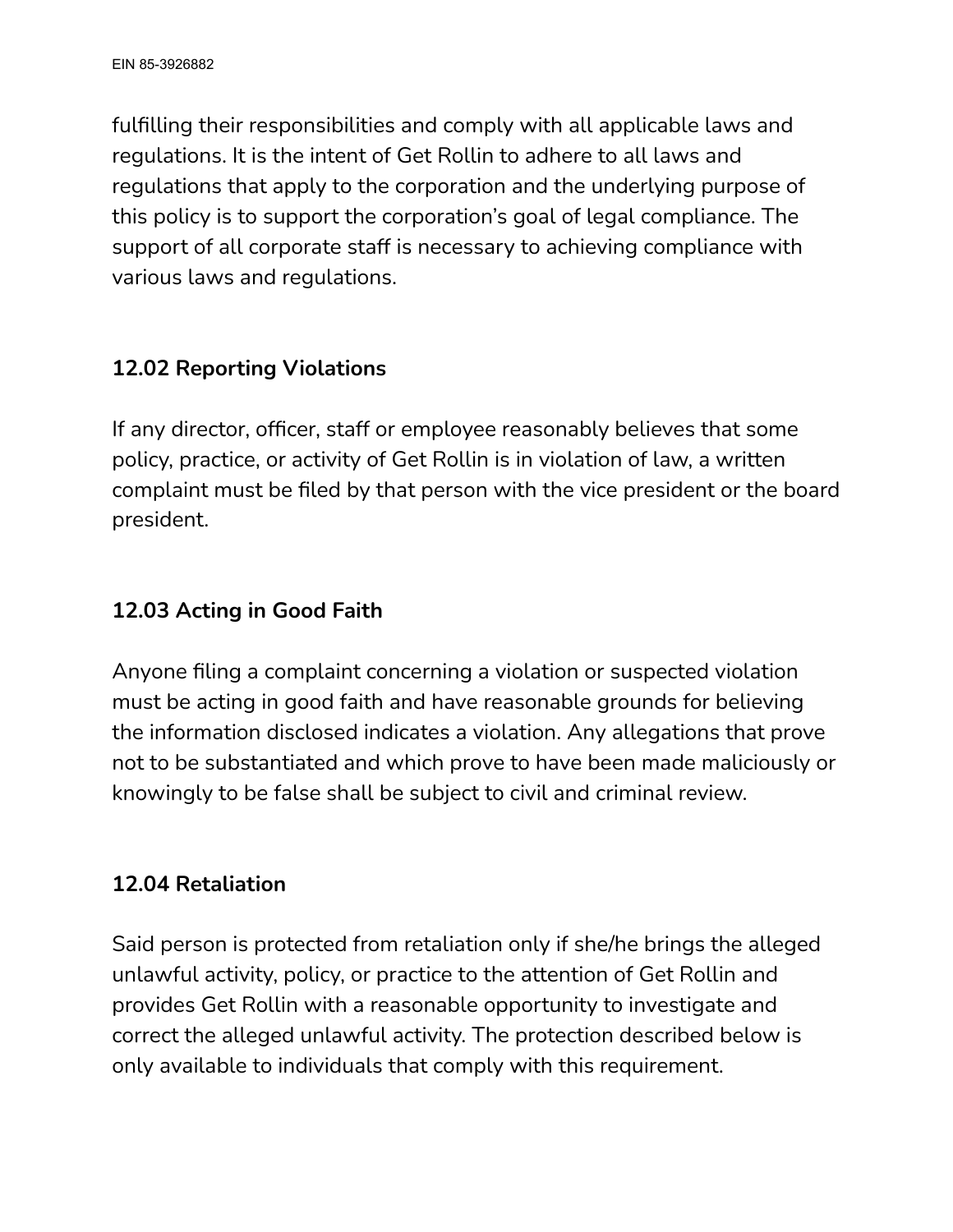Get Rollin shall not retaliate against any director, officer, staff or employee who in good faith, has made a protest or raised a complaint against some practice of Get Rollin or of another individual or entity with whom Get Rollin has a business relationship, on the basis of a reasonable belief that the practice is in violation of law, or a clear mandate of public policy.

Get Rollin shall not retaliate against any director, officer, staff or employee who disclose or threaten to disclose to a supervisor or a public body, any activity, policy, or practice of Get Rollin that the individual reasonably believes is in violation of a law, or a rule, or regulation mandated pursuant to law or is in violation of a clear mandate of public policy concerning the health, safety, welfare, or protection of the environment.

## **12.05 Confidentiality**

Violations or suspected violations may be submitted on a confidential basis by the complainant or may be submitted anonymously. Reports of violations or suspected violations shall be kept confidential to the extent possible, consistent with the need to conduct an adequate investigation.

## **12.06 Handling of Reported Violations**

The board president or vice president shall notify the sender and acknowledge receipt of the reported violation or suspected violation within five business days. All reports shall be promptly investigated by the board and its appointed committee and appropriate corrective action shall be taken if warranted by the investigation.

This policy shall be made available to all directors, officers, staffs or employees and they shall have the opportunity to ask questions about the policy.